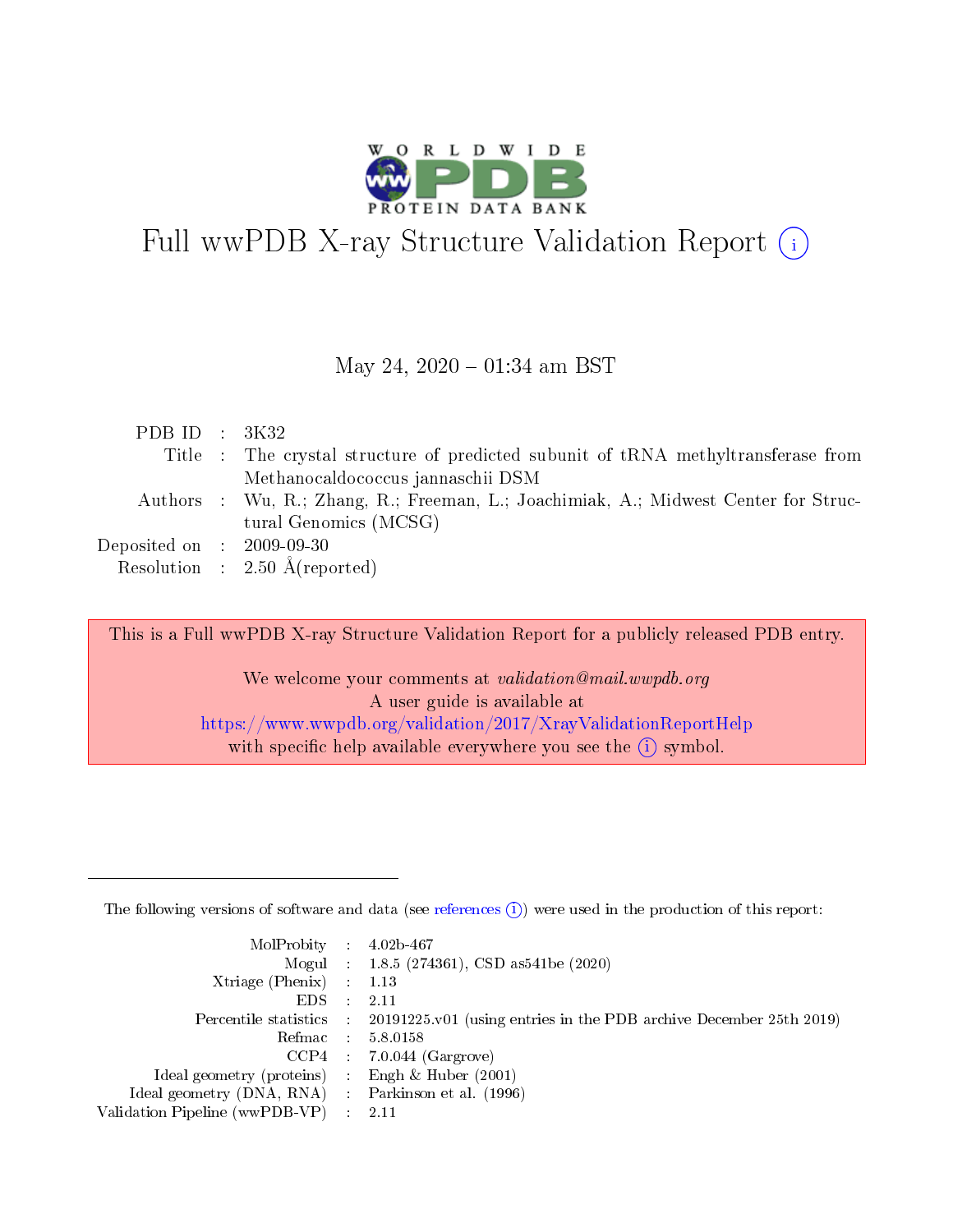# 1 [O](https://www.wwpdb.org/validation/2017/XrayValidationReportHelp#overall_quality)verall quality at a glance  $(i)$

The following experimental techniques were used to determine the structure: X-RAY DIFFRACTION

The reported resolution of this entry is 2.50 Å.

Percentile scores (ranging between 0-100) for global validation metrics of the entry are shown in the following graphic. The table shows the number of entries on which the scores are based.



| Metric                | Whole archive        | <b>Similar resolution</b>                                 |
|-----------------------|----------------------|-----------------------------------------------------------|
|                       | $(\#\text{Entries})$ | $(\#\text{Entries}, \text{resolution range}(\text{\AA}))$ |
| $R_{free}$            | 130704               | $4661(2.50-2.50)$                                         |
| Clashscore            | 141614               | $5346$ $(2.50-2.50)$                                      |
| Ramachandran outliers | 138981               | $5231 (2.50 - 2.50)$                                      |
| Sidechain outliers    | 138945               | $5233(2.50-2.50)$                                         |
| RSRZ outliers         | 127900               | $4559(2.50-2.50)$                                         |

The table below summarises the geometric issues observed across the polymeric chains and their fit to the electron density. The red, orange, yellow and green segments on the lower bar indicate the fraction of residues that contain outliers for  $>=3, 2, 1$  and 0 types of geometric quality criteria respectively. A grey segment represents the fraction of residues that are not modelled. The numeric value for each fraction is indicated below the corresponding segment, with a dot representing fractions  $\epsilon=5\%$  The upper red bar (where present) indicates the fraction of residues that have poor fit to the electron density. The numeric value is given above the bar.

| Mol | Chain          | Length | Quality of chain |     |                      |
|-----|----------------|--------|------------------|-----|----------------------|
|     | А              | 203    | $\frac{0}{6}$    |     |                      |
|     |                |        | 62%              | 28% | 6%<br>$\bullet$      |
| п   | B              | 203    | 59%              | 33% | $5%$ .               |
|     |                |        | $\%$             |     |                      |
|     | $\overline{C}$ | 203    | 67%              | 26% | $\cdot$<br>$\bullet$ |
|     | D              | 203    | $\%$<br>65%      | 25% | 6%                   |
|     |                |        |                  |     | $\bullet$            |
|     | E              | 203    | 60%              | 31% | 6%<br>$\bullet$      |
|     |                |        |                  |     |                      |
|     | $\mathbf{F}$   | 203    | 59%              | 32% | 5%<br>5%             |

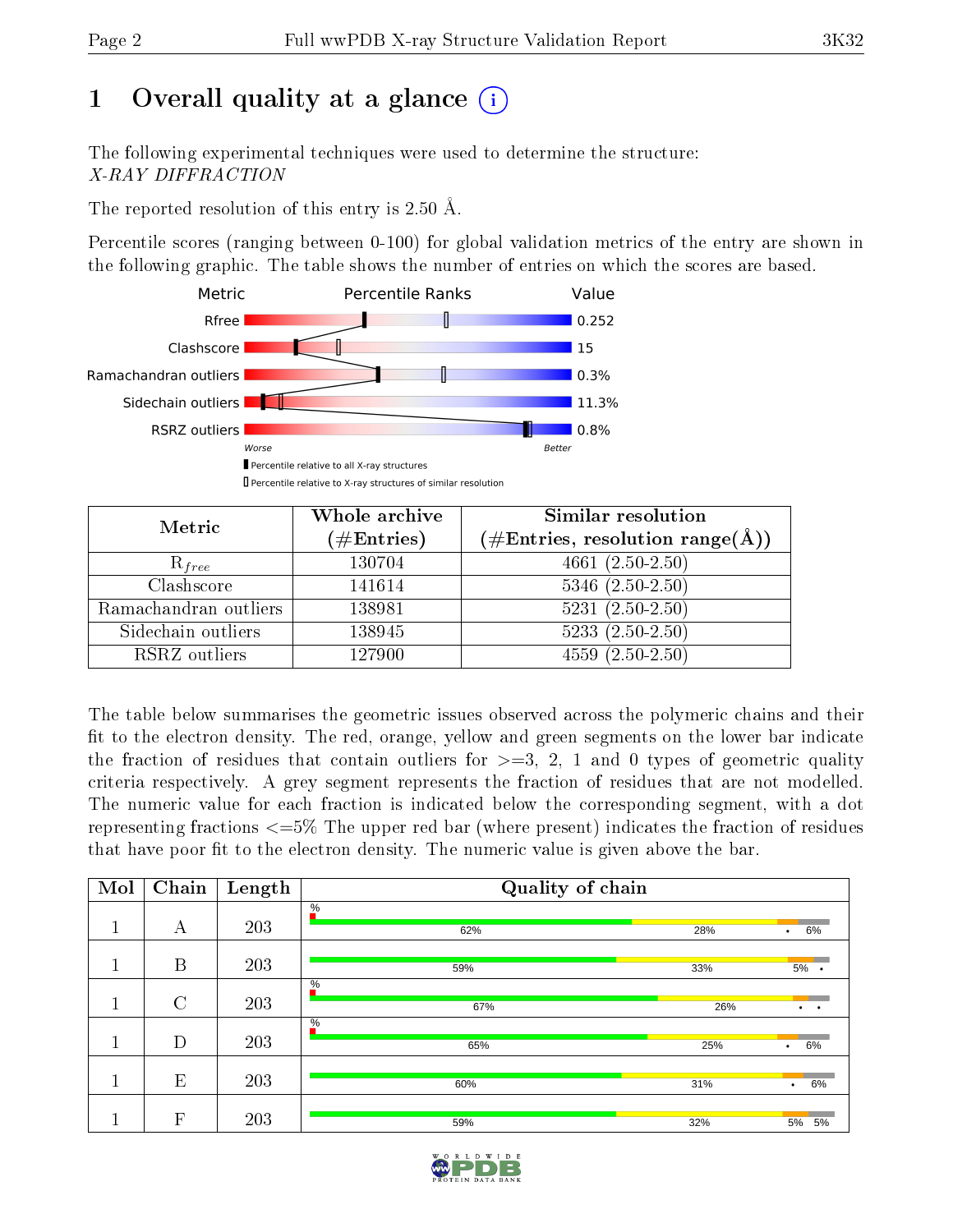The following table lists non-polymeric compounds, carbohydrate monomers and non-standard residues in protein, DNA, RNA chains that are outliers for geometric or electron-density-fit criteria:

|  |                                                                               |       |  | Mol Type Chain Res Chirality Geometry Clashes Electron density |
|--|-------------------------------------------------------------------------------|-------|--|----------------------------------------------------------------|
|  | $\begin{array}{ c c c c c }\n\hline\n2 & \text{GOL} & \text{C} & \end{array}$ | - 201 |  |                                                                |

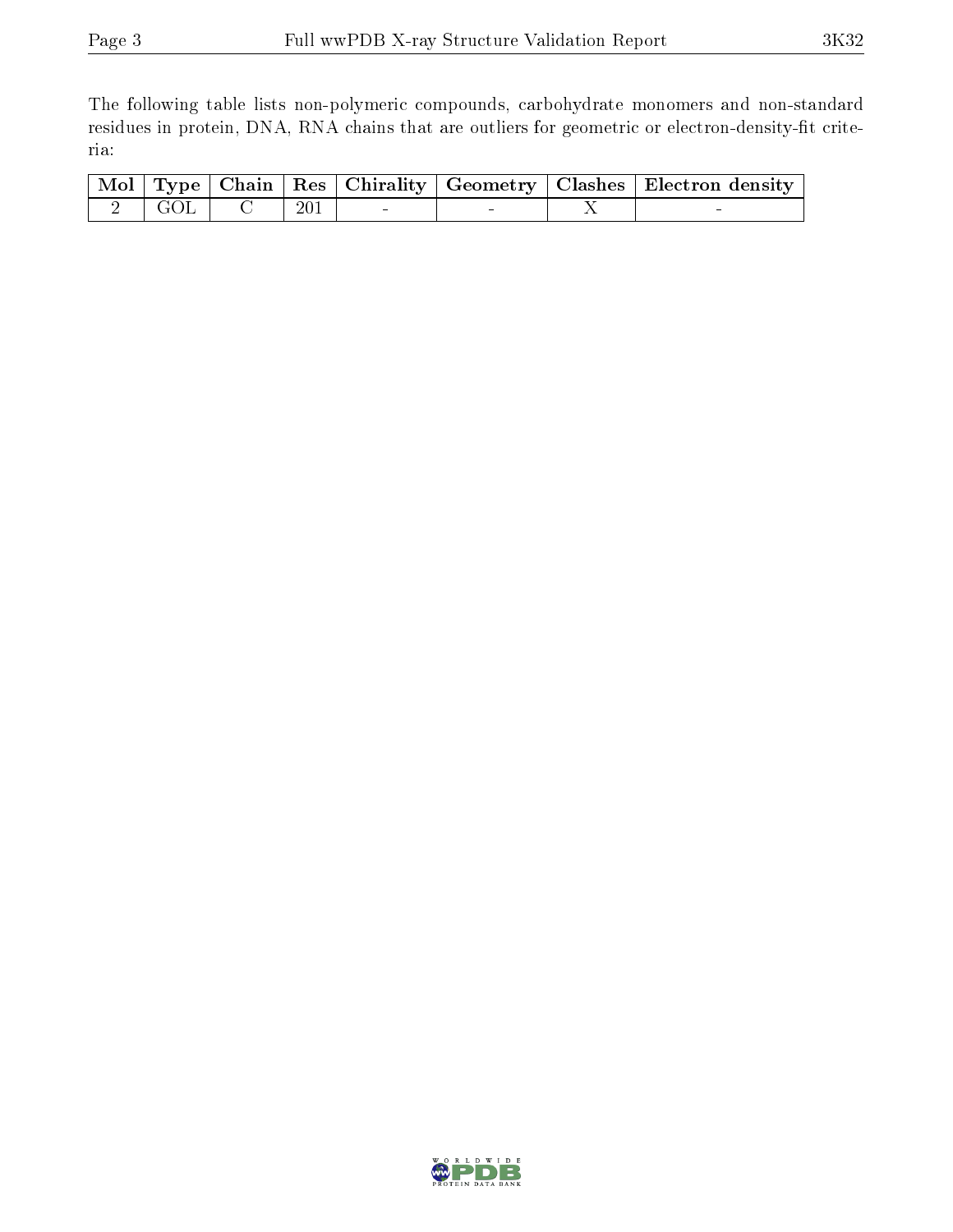# 2 Entry composition (i)

There are 3 unique types of molecules in this entry. The entry contains 9636 atoms, of which 0 are hydrogens and 0 are deuteriums.

In the tables below, the ZeroOcc column contains the number of atoms modelled with zero occupancy, the AltConf column contains the number of residues with at least one atom in alternate conformation and the Trace column contains the number of residues modelled with at most 2 atoms.

| Mol | Chain         | Residues |       |               | Atoms |                  |                | $\operatorname{ZeroOcc}$ | $\rm AltConf$  | Trace            |
|-----|---------------|----------|-------|---------------|-------|------------------|----------------|--------------------------|----------------|------------------|
|     | А             | 191      | Total | C             | Ν     | $\Omega$         | <b>Se</b>      | $\boldsymbol{0}$         | 0              | 0                |
|     |               |          | 1547  | 1002          | 259   | 282              | 4              |                          |                |                  |
|     | B             | 196      | Total | C             | Ν     | O                | <b>Se</b>      | $\overline{0}$           | $\theta$       | $\left( \right)$ |
|     |               |          | 1578  | 1021          | 265   | 288              | $\overline{4}$ |                          |                |                  |
|     | $\mathcal{C}$ | 195      | Total | $\mathcal{C}$ | N     | $\Omega$         | Se             | $\overline{0}$           | $\overline{0}$ | 0                |
|     |               |          | 1580  | 1023          | 266   | 287              | $\overline{4}$ |                          |                |                  |
|     | D             | 191      | Total | C             | Ν     | $\Omega$         | <b>Se</b>      | $\boldsymbol{0}$         | $\theta$       | 0                |
|     |               |          | 1546  | 999           | 260   | 283              | 4              |                          |                |                  |
|     | E             | 191      | Total | $\mathcal{C}$ | Ν     | $\left( \right)$ | <b>Se</b>      | $\theta$                 | $\theta$       | 0                |
|     |               |          | 1546  | 999           | 260   | 283              | 4              |                          |                |                  |
|     | F             | 193      | Total | $\mathcal{C}$ | N     | $\Omega$         | Se             | $\overline{0}$           | $\theta$       | 0                |
|     |               |          | 1563  | 1011          | 263   | 285              | 4              |                          |                |                  |

Molecule 1 is a protein called Uncharacterized protein MJ0690.

There are 18 discrepancies between the modelled and reference sequences:

| Chain            | Residue  | Modelled   | Actual | Comment               | Reference            |
|------------------|----------|------------|--------|-----------------------|----------------------|
| A                | $-2$     | <b>SER</b> |        | <b>EXPRESSION TAG</b> | Q58102<br>UNP.       |
| $\boldsymbol{A}$ | $-1$     | <b>ASN</b> |        | <b>EXPRESSION TAG</b> | Q58102<br>UNP        |
| А                | $\theta$ | <b>ALA</b> |        | <b>EXPRESSION TAG</b> | Q58102<br><b>UNP</b> |
| B                | $-2$     | <b>SER</b> |        | <b>EXPRESSION TAG</b> | Q58102<br>UNP        |
| B                | $-1$     | <b>ASN</b> |        | <b>EXPRESSION TAG</b> | <b>UNP</b><br>Q58102 |
| B                | $\theta$ | ALA        |        | <b>EXPRESSION TAG</b> | <b>UNP</b><br>Q58102 |
| $\mathcal{C}$    | $-2$     | <b>SER</b> |        | <b>EXPRESSION TAG</b> | UNP<br>Q58102        |
| $\rm C$          | $-1$     | <b>ASN</b> |        | <b>EXPRESSION TAG</b> | Q58102<br>UNP        |
| $\rm C$          | $\theta$ | ALA        |        | <b>EXPRESSION TAG</b> | UNP.<br>Q58102       |
| D                | $-2$     | <b>SER</b> |        | <b>EXPRESSION TAG</b> | <b>UNP Q58102</b>    |
| D                | $-1$     | <b>ASN</b> |        | <b>EXPRESSION TAG</b> | UNP<br>Q58102        |
| D                | $\theta$ | ALA        |        | <b>EXPRESSION TAG</b> | <b>UNP</b><br>Q58102 |
| E                | $-2$     | <b>SER</b> |        | <b>EXPRESSION TAG</b> | Q58102<br>UNP        |
| E                | $-1$     | <b>ASN</b> |        | <b>EXPRESSION TAG</b> | <b>UNP</b><br>Q58102 |
| E                | $\theta$ | <b>ALA</b> |        | <b>EXPRESSION TAG</b> | Q58102<br>UNP        |
| $\mathbf{F}$     | $-2$     | <b>SER</b> |        | <b>EXPRESSION TAG</b> | Q58102<br><b>UNP</b> |
| $\mathbf{F}$     | -1       | <b>ASN</b> |        | <b>EXPRESSION TAG</b> | UNP<br>Q58102        |

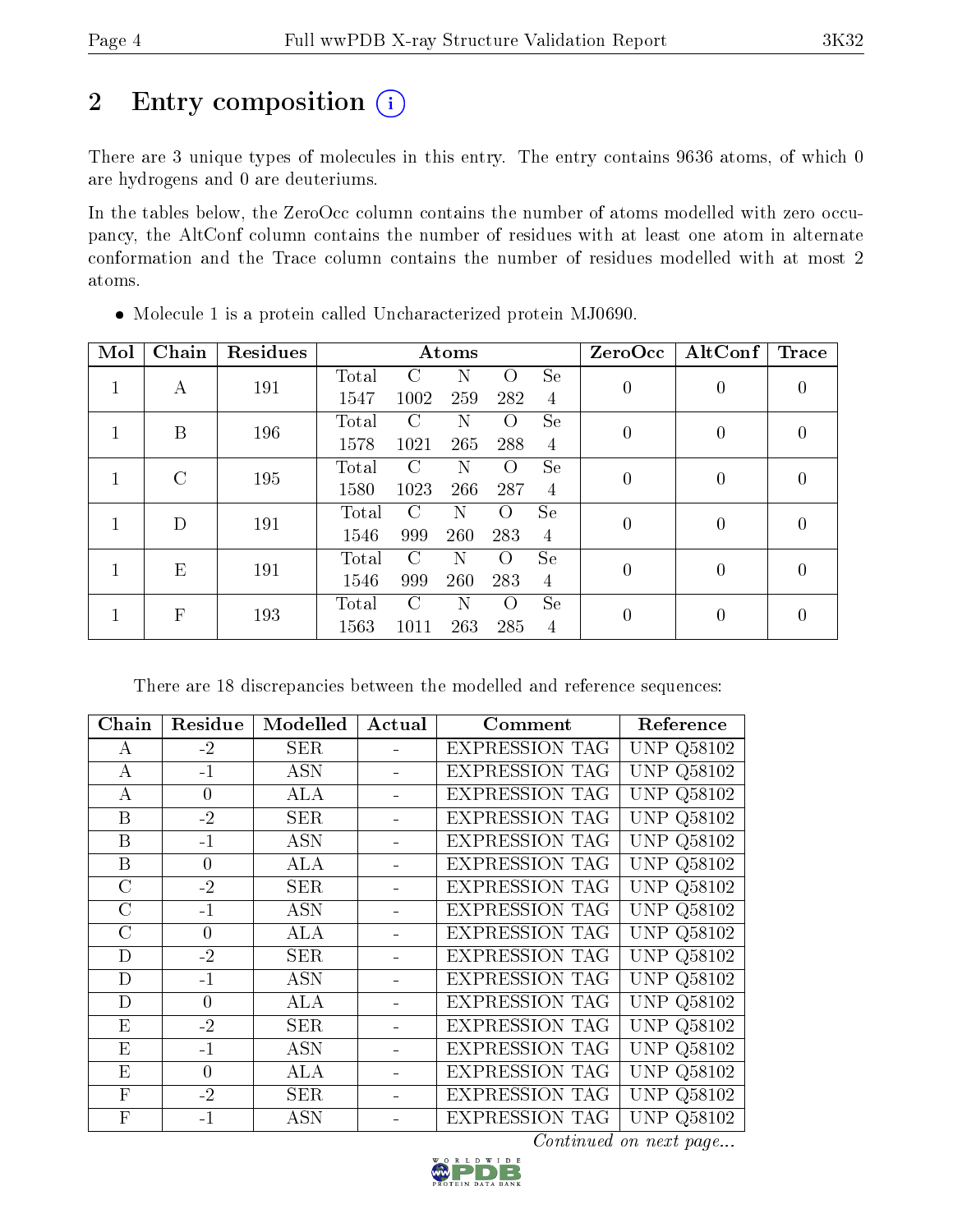| Chain | Residue   Modelled   Actual | Comment                     | Reference |
|-------|-----------------------------|-----------------------------|-----------|
|       |                             | EXPRESSION TAG   UNP Q58102 |           |

 $\bullet$  Molecule 2 is GLYCEROL (three-letter code: GOL) (formula:  $\rm{C_3H_8O_3}).$ 



| $\bf{Mol}$     | Chain | Residues | Atoms                                                  | ZeroOcc   AltConf |
|----------------|-------|----------|--------------------------------------------------------|-------------------|
| $\overline{2}$ |       |          | Total<br>$\circ$ O<br>3 <sup>2</sup><br>6<br>-3        |                   |
| $\mathcal{D}$  | C     |          | Total<br><sup>C</sup><br>$\overline{O}$<br>3<br>6<br>3 |                   |
| റ              | E     |          | Total<br>$\mathcal{C}$<br>3<br>6<br>3                  |                   |
| റ              | F     |          | Total<br>$\bigcap$<br>3<br>3                           |                   |

Molecule 3 is water.

| Mol | Chain | Residues | Atoms                                 | ZeroOcc | $\operatorname{AltConf}$ |
|-----|-------|----------|---------------------------------------|---------|--------------------------|
| 3   | А     | 54       | Total<br>$\left( \right)$<br>54<br>54 |         |                          |
| 3   | В     | 45       | Total<br>$\left( \right)$<br>45<br>45 | 0       | O                        |
| 3   | C     | 54       | Total<br>$\left( \right)$<br>54<br>54 |         |                          |
| 3   |       | 44       | Total<br>$\Omega$<br>44<br>44         |         |                          |
| 3   | E     | 31       | Total<br>$\Omega$<br>31<br>31         |         |                          |

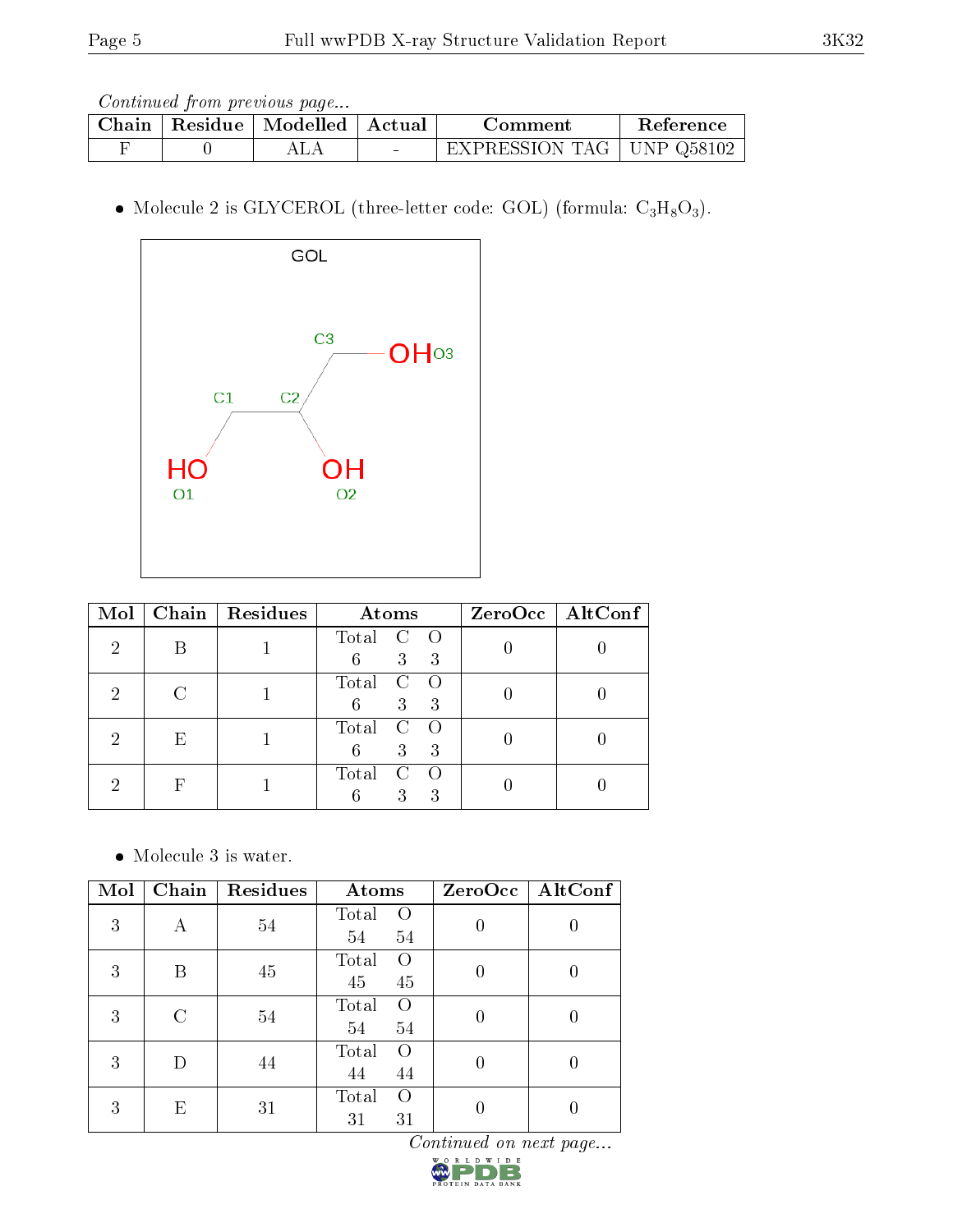|  | $\text{Mol}$   Chain   Residues | Atoms | ZeroOcc   AltConf |  |
|--|---------------------------------|-------|-------------------|--|
|  |                                 | Total |                   |  |

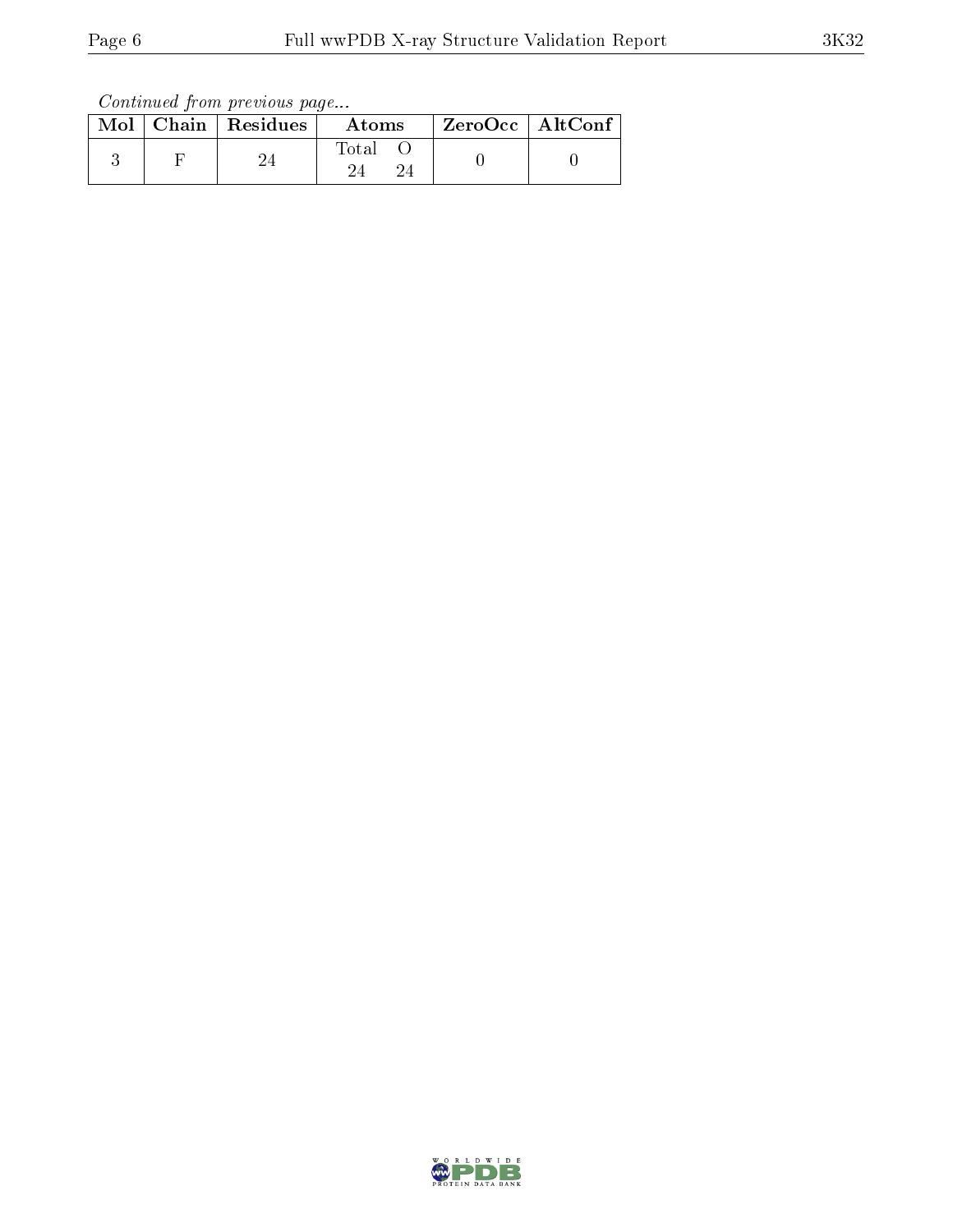P186

# 3 Residue-property plots  $(i)$

These plots are drawn for all protein, RNA and DNA chains in the entry. The first graphic for a chain summarises the proportions of the various outlier classes displayed in the second graphic. The second graphic shows the sequence view annotated by issues in geometry and electron density. Residues are color-coded according to the number of geometric quality criteria for which they contain at least one outlier: green  $= 0$ , yellow  $= 1$ , orange  $= 2$  and red  $= 3$  or more. A red dot above a residue indicates a poor fit to the electron density (RSRZ  $> 2$ ). Stretches of 2 or more consecutive residues without any outlier are shown as a green connector. Residues present in the sample, but not in the model, are shown in grey.



• Molecule 1: Uncharacterized protein MJ0690



#### GLU HIS K189 Q190 K197 I200

• Molecule 1: Uncharacterized protein MJ0690



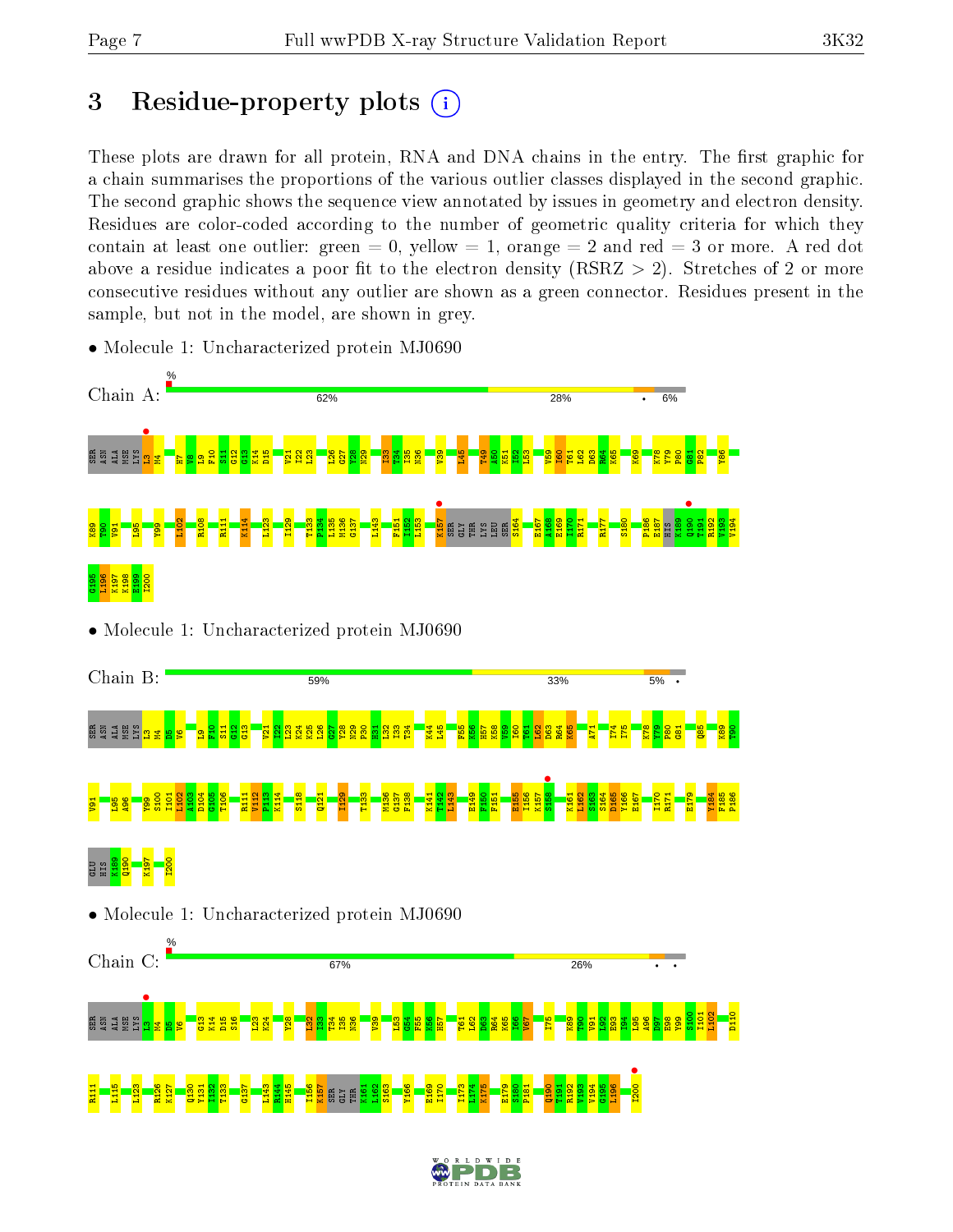

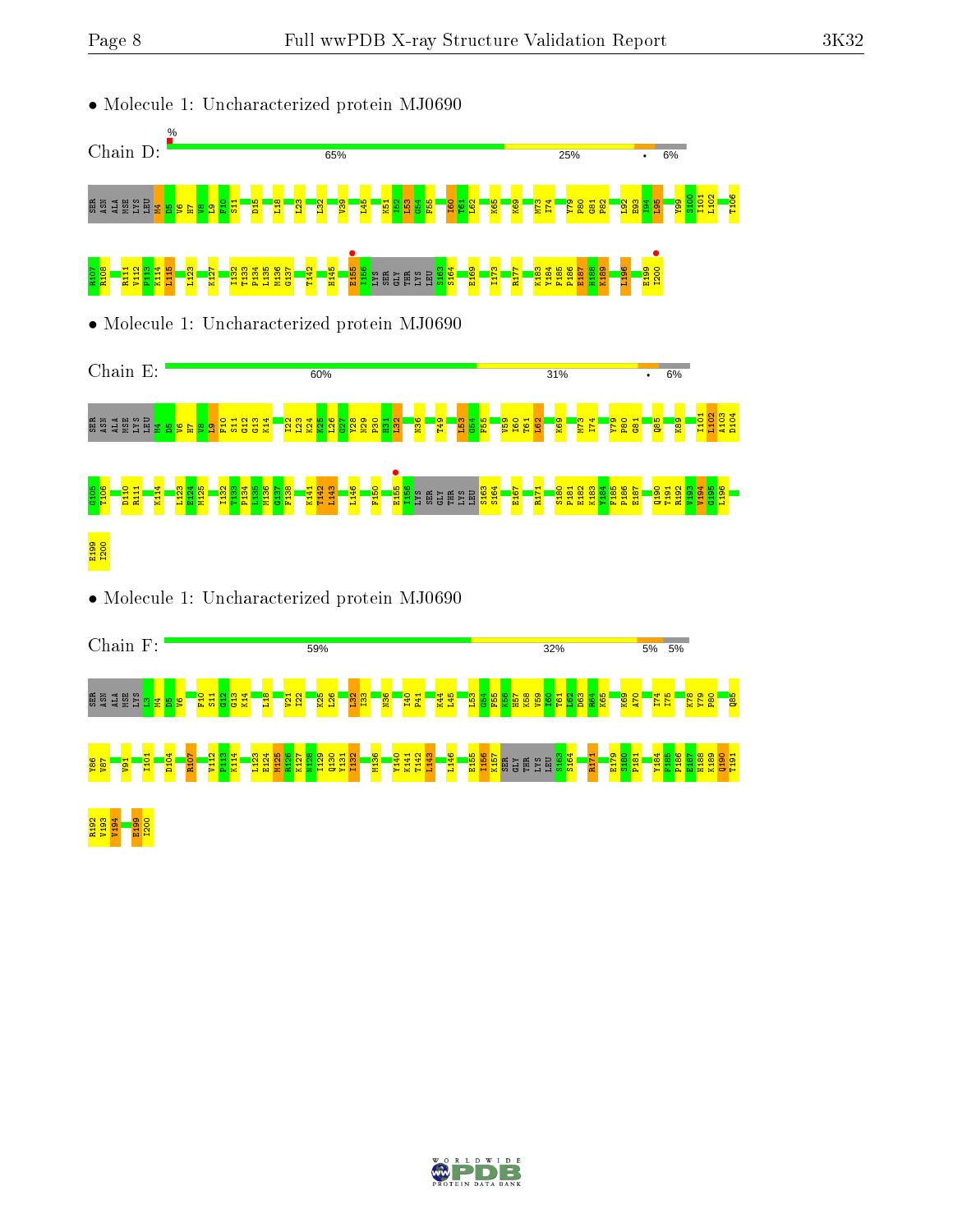# 4 Data and refinement statistics  $(i)$

| Property                                                      | Value                                                                   | Source     |
|---------------------------------------------------------------|-------------------------------------------------------------------------|------------|
| Space group                                                   | P 1 21 1                                                                | Depositor  |
| Cell constants                                                | $121.95\overline{\mathrm{A}}$<br>$71.67\text{\AA}$<br>$81.22\text{\AA}$ |            |
| a, b, c, $\alpha$ , $\beta$ , $\gamma$                        | $116.70^\circ$<br>$90.00^\circ$<br>$90.00^\circ$                        | Depositor  |
| Resolution $(A)$                                              | 34.77<br>$-2.50$                                                        | Depositor  |
|                                                               | 37.95<br>$-2.50$                                                        | <b>EDS</b> |
| % Data completeness                                           | 98.3 (34.77-2.50)                                                       | Depositor  |
| (in resolution range)                                         | 95.8 (37.95-2.50)                                                       | <b>EDS</b> |
| $R_{merge}$                                                   | $0.10\,$                                                                | Depositor  |
| $\mathrm{R}_{sym}$                                            | (Not available)                                                         | Depositor  |
| $\langle I/\sigma(I) \rangle^{-1}$                            | $2.76$ (at $2.51\text{\AA}$ )                                           | Xtriage    |
| Refinement program                                            | PHENIX 1.5 2, REFMAC 5.5.0102                                           | Depositor  |
|                                                               | $\overline{0.177}$ ,<br>0.263                                           | Depositor  |
| $R, R_{free}$                                                 | 0.165<br>0.252<br>$\overline{\phantom{a}}$                              | DCC        |
| $\mathcal{R}_{free}$ test set                                 | 2197 reflections $(5.18\%)$                                             | wwPDB-VP   |
| Wilson B-factor $(A^2)$                                       | 37.3                                                                    | Xtriage    |
| Anisotropy                                                    | 0.040                                                                   | Xtriage    |
| Bulk solvent $k_{sol}(e/\text{\AA}^3), B_{sol}(\text{\AA}^2)$ | 0.30, 19.1                                                              | <b>EDS</b> |
| L-test for twinning <sup>2</sup>                              | $< L >$ = 0.46, $< L2 >$ = 0.29                                         | Xtriage    |
| Estimated twinning fraction                                   | $0.145$ for h,-k,-h-l                                                   | Xtriage    |
| $F_o, F_c$ correlation                                        | 0.95                                                                    | <b>EDS</b> |
| Total number of atoms                                         | 9636                                                                    | wwPDB-VP   |
| Average B, all atoms $(A^2)$                                  | 42.0                                                                    | wwPDB-VP   |

Xtriage's analysis on translational NCS is as follows: The largest off-origin peak in the Patterson function is  $3.52\%$  of the height of the origin peak. No significant pseudotranslation is detected.

<sup>&</sup>lt;sup>2</sup>Theoretical values of  $\langle |L| \rangle$ ,  $\langle L^2 \rangle$  for acentric reflections are 0.5, 0.333 respectively for untwinned datasets, and 0.375, 0.2 for perfectly twinned datasets.



<span id="page-8-1"></span><span id="page-8-0"></span><sup>1</sup> Intensities estimated from amplitudes.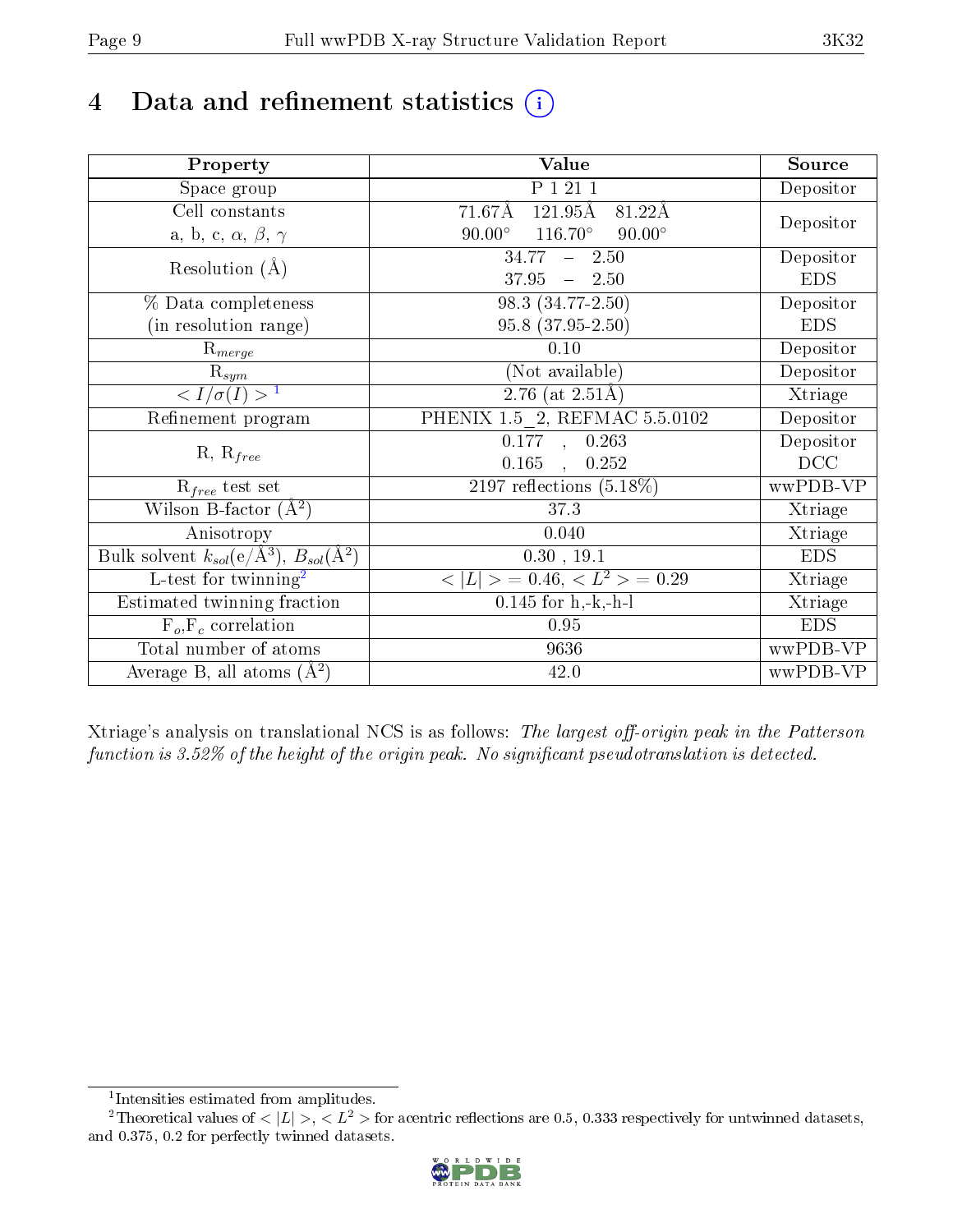# 5 Model quality  $(i)$

## 5.1 Standard geometry  $(i)$

Bond lengths and bond angles in the following residue types are not validated in this section: GOL

The Z score for a bond length (or angle) is the number of standard deviations the observed value is removed from the expected value. A bond length (or angle) with  $|Z| > 5$  is considered an outlier worth inspection. RMSZ is the root-mean-square of all Z scores of the bond lengths (or angles).

| Mol          | Chain | <b>Bond lengths</b> |             | Bond angles |                     |
|--------------|-------|---------------------|-------------|-------------|---------------------|
|              |       | RMSZ                | # $ Z  > 5$ | RMSZ        | Z   > 5             |
| 1            | A     | 0.42                | 0/1572      | 0.55        | 0/2105              |
| $\mathbf{1}$ | В     | 0.42                | 0/1604      | 0.57        | $\frac{0}{2149}$    |
| 1            | C     | 0.43                | 0/1607      | 0.61        | $\overline{0}/2153$ |
| $\mathbf{1}$ | D)    | 0.42                | 0/1574      | 0.58        | $\frac{0}{2112}$    |
| $\mathbf{1}$ | E     | 0.38                | 0/1574      | 0.54        | 0/2112              |
| 1            | F     | 0.39                | 0/1590      | 0.54        | 0/2131              |
| All          | ΑH    | 0.41                | 0/9521      | 0.57        | $\sqrt{12762}$      |

There are no bond length outliers.

There are no bond angle outliers.

There are no chirality outliers.

There are no planarity outliers.

### 5.2 Too-close contacts  $\overline{()}$

In the following table, the Non-H and H(model) columns list the number of non-hydrogen atoms and hydrogen atoms in the chain respectively. The H(added) column lists the number of hydrogen atoms added and optimized by MolProbity. The Clashes column lists the number of clashes within the asymmetric unit, whereas Symm-Clashes lists symmetry related clashes.

| Mol |   |      | Chain   Non-H $\mid$ H(model) | H(added) |    | Clashes   Symm-Clashes |
|-----|---|------|-------------------------------|----------|----|------------------------|
|     |   | 1547 |                               | 1600     | 53 |                        |
|     | В | 1578 |                               | 1639     | 65 |                        |
|     | ∩ | 1580 |                               | 1637     | 46 |                        |
|     |   | 1546 |                               | 1589     | 42 |                        |
|     | Ε | 1546 |                               | 1589     | 49 |                        |
|     | F | 1563 |                               | 1613     | 55 |                        |
| ച   | R |      |                               |          |    |                        |

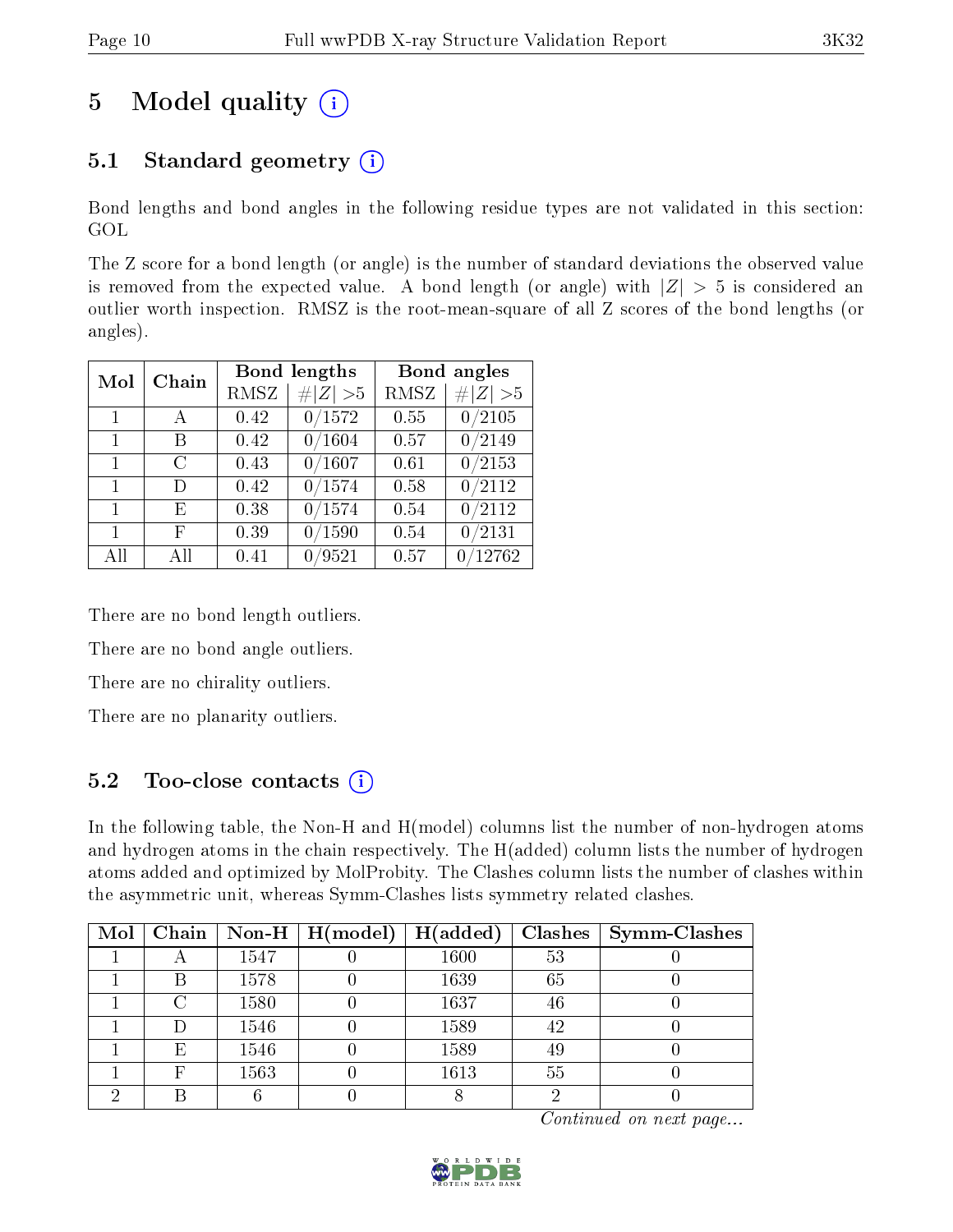| Mol | Chain |      | $\boxed{\text{Non-H}\ \boxed{\text{H}(\text{model})}}$ | H(added) | Clashes | <b>Symm-Clashes</b> |
|-----|-------|------|--------------------------------------------------------|----------|---------|---------------------|
| 9   |       |      |                                                        |          | ð       |                     |
| റ   | Е     |      |                                                        |          | 6)      |                     |
|     | F     |      |                                                        |          |         |                     |
| ົ   |       | 54   |                                                        |          | 5       |                     |
| 3   | В     | 45   |                                                        |          | 2       |                     |
|     |       | 54   |                                                        |          |         |                     |
|     |       | 44   |                                                        |          |         |                     |
| 2   | Е     | 31   |                                                        |          |         |                     |
|     | H,    | 24   |                                                        |          |         |                     |
| All |       | 9636 |                                                        | 9699     | 281     |                     |

The all-atom clashscore is defined as the number of clashes found per 1000 atoms (including hydrogen atoms). The all-atom clashscore for this structure is 15.

All (281) close contacts within the same asymmetric unit are listed below, sorted by their clash magnitude.

| Atom-1                          | Atom-2                           | Interatomic    | Clash         |
|---------------------------------|----------------------------------|----------------|---------------|
|                                 |                                  | distance $(A)$ | overlap $(A)$ |
| 1:B:106:THR:HG22                | 1: B: 136: MSE: HE1              | 1.46           | 0.95          |
| $1:$ F:171:ARG:HG2              | $1:$ F:181:PRO: $\overline{HB3}$ | 1.46           | 0.94          |
| 1:B:106:THR:CG2                 | 1:B:136:MSE:HE1                  | 2.05           | 0.87          |
| 1:B:100:SER:HA                  | 1:B:129:ILE:HG12                 | 1.60           | 0.83          |
| 1:B:75:ILE:O                    | 1:B:78:LYS:HE2                   | 1.79           | 0.83          |
| 1: E: 13: GLY: HA3              | 2: E:201: GOL: H2                | 1.59           | 0.82          |
| 1: D: 189: LYS:N                | 1: D: 189: LYS: HD2              | 1.93           | 0.82          |
| 1:A:82:PRO:HD3                  | 1:E:125:MSE:HE2                  | 1.62           | 0.81          |
| 1:B:13:GLY:HA3                  | 2:B:201:GOL:H11                  | 1.63           | 0.80          |
| 1: B:99: TYR:O                  | 1:B:129:ILE:HD11                 | 1.82           | 0.80          |
| 1:B:24:LYS:HD2                  | 1:B:55:PHE:HE1                   | 1.48           | 0.79          |
| 1:A:3:LEU:HD13                  | 1:A:29:ASN:HB2                   | 1.65           | 0.79          |
| 3: A:205: HOH:O                 | 1:B:111:ARG:HD3                  | 1.83           | 0.79          |
| 1:A:192:ARG:HD2                 | 1: A:194: VAL:HG22               | 1.66           | 0.78          |
| 1:B:156:ILE:HB                  | 1:B:190:GLN:HB2                  | 1.65           | 0.77          |
| 1:E:192:ARG:HD3                 | 1:E:194:VAL:HG13                 | 1.65           | 0.76          |
| 1:F:53:LEU:HB3                  | $1:$ F:55:PHE:CD2                | 2.21           | 0.75          |
| $1:$ F:13:GLY:HA3               | 2:F:201:GOL:H32                  | 1.69           | 0.74          |
| 1: D:69: LYS: HE2               | 1: D: 73: MSE: SE                | 2.38           | 0.73          |
| 1:C:145:HIS:NE2                 | 1: D: 4: MSE: SE                 | 2.71           | 0.72          |
| 1: A:79:TYR:CD1                 | 1: A:80: PRO:HD2                 | 2.24           | 0.72          |
| 1:E:74:ILE:HG12                 | 1:E:80:PRO:HA                    | 1.70           | 0.72          |
| $1:$ F:14:LYS:HG2               | 3:F:213:HOH:O                    | 1.91           | 0.71          |
| 1: E: 114: LYS: H <sub>D3</sub> | 1:E:136:MSE:HE1                  | 1.73           | 0.70          |

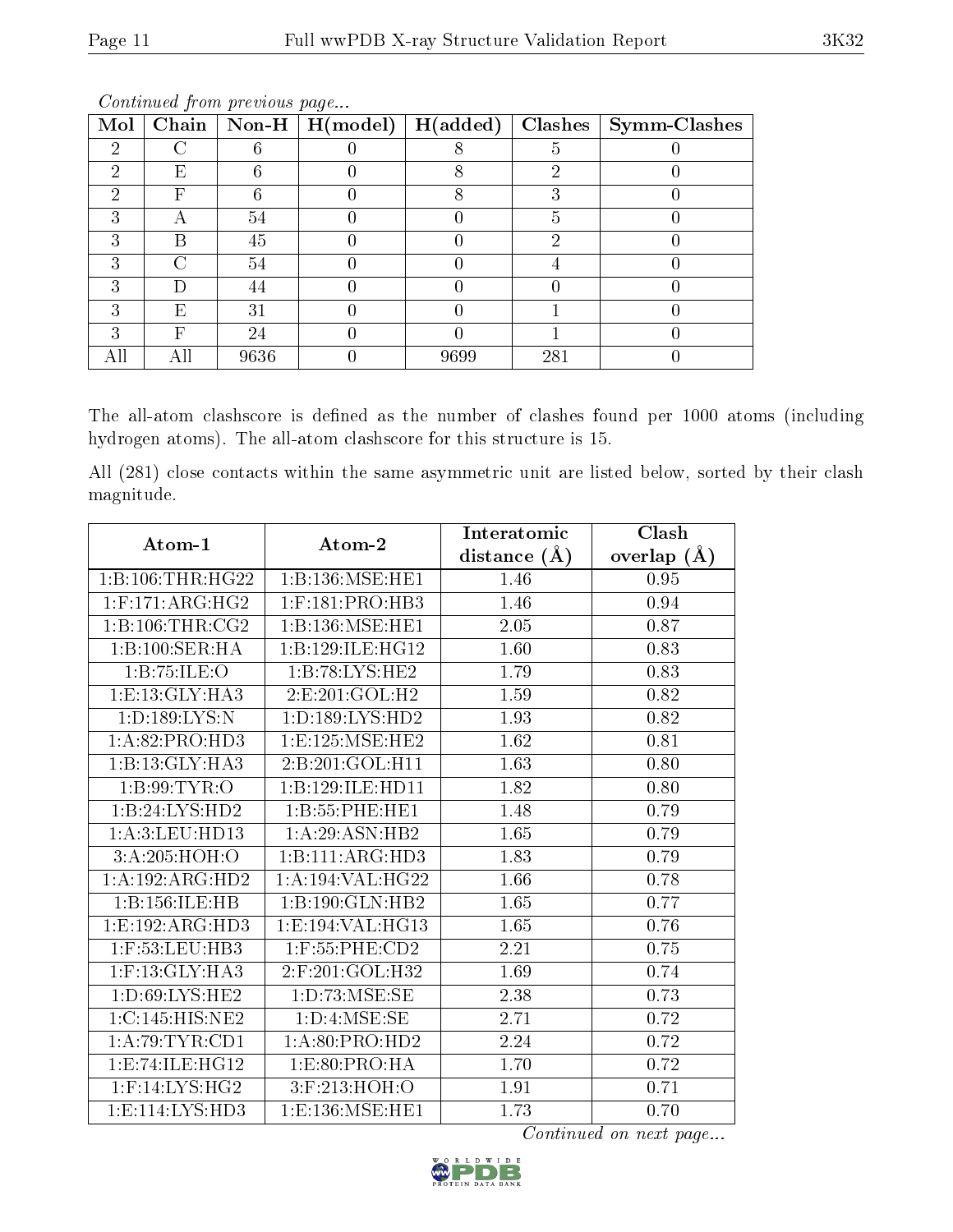| Comunaca jiom previous page     |                          | Interatomic       | Clash           |
|---------------------------------|--------------------------|-------------------|-----------------|
| Atom-1                          | Atom-2<br>distance $(A)$ |                   | overlap $(\AA)$ |
| 1:C:15:ASP:HB2                  | 2:C:201:GOL:H2           | 1.73              | 0.70            |
| 1:C:15:ASP:H                    | 2:C:201:GOL:H32          | 1.57              | 0.70            |
| 1:B:11:SER:O                    | 1:B:164:SER:HB2          | 1.92              | 0.68            |
| 1: A:99: TYR: HB2               | 1: A: 102: LEU: HD11     | 1.74              | 0.68            |
| 1:B:85:GLN:NE2                  | 1:B:89:LYS:HE3           | 2.09              | 0.67            |
| 1:F:6:VAL:HG23                  | $1:$ F:101:ILE:HG22      | 1.76              | 0.67            |
| 1:E:36:ASN:O                    | 1: E:61:THR:HA           | 1.95              | 0.67            |
| 1:A:108:ARG:HA                  | 1: A: 136: MSE: HE3      | 1.77              | 0.66            |
| 1:B:24:LYS:HD2                  | 1:B:55:PHE:CE1           | 2.31              | 0.66            |
| 1:C:145:HIS:CE1                 | 1: D: 4: MSE: SE         | 2.99              | 0.66            |
| 1: A:79:TYR:CD1                 | 1: A:80: PRO:CD          | 2.80              | 0.65            |
| 1:C:67:VAL:HG22                 | 1:C:170:ILE:HG12         | 1.79              | 0.65            |
| 1:E:85:GLN:HG3                  | 1:E:89:LYS:HE3           | 1.77              | 0.65            |
| 1:A:111:ARG:HG2                 | 1:A:111:ARG:HH11         | 1.61              | 0.65            |
| 1:B:161:LYS:HD3                 | 1:B:162:LEU:H            | 1.61              | 0.65            |
| 1:B:156:ILE:HB                  | 1:B:190:GLN:CB           | 2.27              | 0.64            |
| $1:$ F:11:SER:O                 | $1:$ F:164:SER:HB2       | 1.98              | 0.64            |
| 1:C:32:LEU:HD22                 | 1:C:55:PHE:HB2           | 1.80              | 0.64            |
| 1:C:34:THR:OG1                  | 1:C:57:HIS:HE1           | 1.80              | 0.63            |
| $1:$ F:85:GLN:HG2               | 1:F:112:VAL:HG22         | 1.79              | 0.63            |
| 1: A:35: ILE: HD11              | 1: A:91: VAL: HG11       | 1.79              | 0.63            |
| 1:D:6:VAL:HG23                  | 1: D: 101: ILE: HG22     | 1.80              | 0.62            |
| 1:B:74:ILE:CD1                  | 1:B:80:PRO:HA            | 2.29              | 0.62            |
| 1: A:79:TYR:HE2                 | 1:E:125:MSE:HE1          | 1.64              | 0.62            |
| 1: B:21: VAL:O                  | 1:B:25:LYS:HG2           | 1.99              | 0.62            |
| 1: A: 35: ILE: CD1              | 1:A:91:VAL:HG11          | $\overline{2.29}$ | 0.62            |
| 1:A:167:GLU:O                   | 1:A:171:ARG:HG3          | 2.00              | 0.62            |
| $1: D:60: ILE: HD\overline{11}$ | 1:D:62:LEU:HD11          | 1.81              | 0.61            |
| 1: A:79:TYR:HE2                 | 1:E:125:MSE:CE           | 2.14              | 0.61            |
| 1: A:79:TYR:CE2                 | 1:E:125:MSE:HE1          | 2.35              | 0.61            |
| 1:F:114:LYS:HD2                 | $1:$ F:136:MSE:HE1       | 1.82              | 0.60            |
| 1:E:6:VAL:HG23                  | 1: E: 101: ILE: HG22     | 1.83              | 0.60            |
| 1:C:96:ALA:CB                   | 1:C:127:LYS:HG2          | 2.31              | 0.60            |
| $1:$ F:107:ARG:HH22             | 2:F:201:GOL:H2           | 1.66              | 0.60            |
| 1:B:71:ALA:O                    | 1:B:75:ILE:HG12          | 2.01              | 0.59            |
| 1:D:196:LEU:HD21                | 1:D:200:ILE:HD11         | 1.84              | 0.59            |
| 1: E: 171: ARG: NH1             | 1: E: 181: PRO: HB2      | 2.18              | 0.58            |
| 1:D:32:LEU:HD22                 | 1:D:55:PHE:HB2           | 1.85              | 0.58            |
| $1:$ F:75:ILE:HD $11$           | $1:$ F:179:GLU:HG3       | 1.85              | 0.58            |
| $1:B:100:SER:H\overline{A}$     | 1:B:129:ILE:CG1          | 2.33              | 0.58            |
| 1:C:196:LEU:HD21                | 1:C:200:ILE:HD11         | 1.85              | 0.58            |

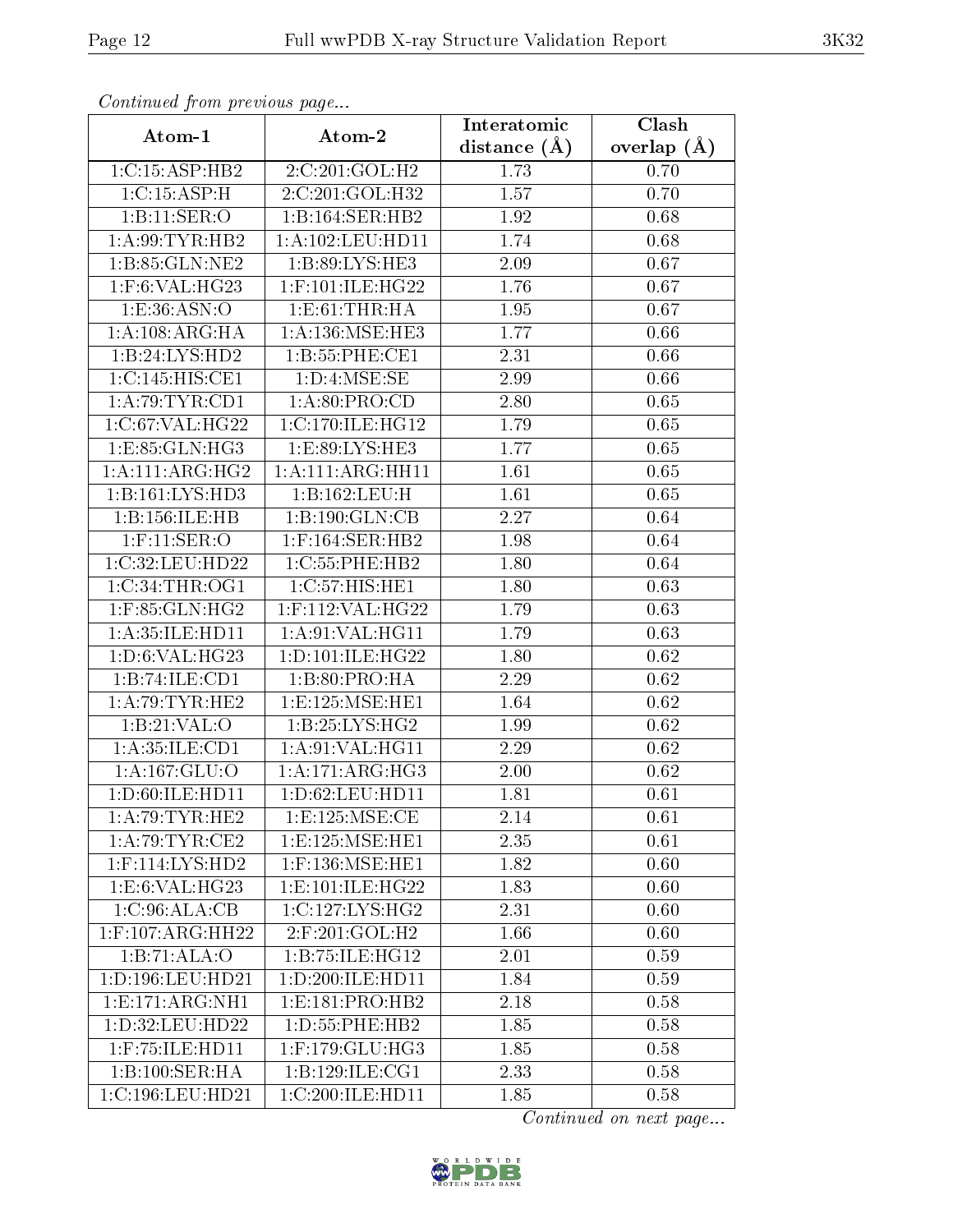| Commuca from previous page |                                        | Interatomic       | Clash           |  |
|----------------------------|----------------------------------------|-------------------|-----------------|--|
| Atom-1                     | Atom-2<br>distance $(A)$               |                   | overlap $(\AA)$ |  |
| $1:$ F:70:ALA:O            | $1:$ F:74:ILE:HG12                     | 2.02              | 0.58            |  |
| 1: A: 133: THR: O          | 1:B:137:GLY:HA3                        | $\overline{2.03}$ | 0.58            |  |
| 1: B: 106: THR: HG22       | 1:B:136:MSE:CE                         | 2.27              | 0.58            |  |
| 1:B:161:LYS:HD3            | 1:B:162:LEU:N                          | 2.19              | 0.57            |  |
| 1: A:4: MSE: HB2           | 3:B:206:HOH:O                          | $2.04\,$          | 0.57            |  |
| 1: D:69: LYS: NZ           | 1: D: 73: MSE: SE                      | 2.87              | 0.57            |  |
| 1: D: 132: ILE: HG22       | 1: D: 134: PRO: HD3                    | 1.85              | 0.57            |  |
| 1: A:111: ARG:HG2          | 1: A:111: ARG:NH1                      | 2.18              | 0.57            |  |
| 1:A:180:SER:HB2            | $1:$ F:186:PRO:HG2                     | 1.87              | 0.57            |  |
| 1:E:32:LEU:HD22            | 1: E: 55: PHE: HB2                     | 1.86              | 0.56            |  |
| 1:A:79:TYR:CE2             | 1:E:125:MSE:CE                         | 2.88              | 0.56            |  |
| 1: D: 9: LEU: HD11         | 1: D: 95: LEU: HD23                    | 1.88              | 0.56            |  |
| 1:C:96:ALA:HB3             | 1:C:127:LYS:HG2                        | 1.87              | 0.56            |  |
| 1:E:132:ILE:HG22           | 1: E: 134: PRO: HD3                    | 1.88              | 0.56            |  |
| 1:B:121:GLN:HA             | 1:B:121:GLN:NE2                        | 2.21              | 0.56            |  |
| 1: A:22: ILE: O            | 1: A:26:LEU:HG                         | 2.06              | 0.56            |  |
| 1: D: 106: THR: HG22       | 1:D:136:MSE:HE1                        | 1.87              | $0.56\,$        |  |
| 3:C:242:HOH:O              | 1:D:145:HIS:HE1                        | 1.88              | 0.56            |  |
| 1:C:13:CLY:HA3             | 2:C:201:GOL:H31                        | 1.88              | 0.55            |  |
| 1: D: 173: ILE: O          | 1: D: 177: ARG: HG3                    | 2.06              | 0.55            |  |
| 1: A:36: ASN:O             | 1: A:61:THR:HA                         | 2.07              | 0.55            |  |
| 1:F:69:LYS:HD3             | $1:$ F:86:TYR:CZ                       | 2.42              | 0.55            |  |
| 1:E:192:ARG:CD             | 1:E:194:VAL:HG13                       | 2.34              | 0.55            |  |
| 1: D:69: LYS:CE            | 1: D: 73: MSE: SE                      | 3.04              | 0.55            |  |
| 1:C:15:ASP:N               | 2:C:201:GOL:H32                        | 2.21              | 0.54            |  |
| 1: D: 155: GLU: HG3        | 1:D:155:GLU:O                          | 2.07              | 0.54            |  |
| 1:A:60:ILE:HD13            | 1: A:95: LEU:HD21                      | 1.90              | 0.54            |  |
| 1:C:190:GLN:OF1            | $1:\!C\!:\!190:\!GLN:\!\overline{HA}$  | 2.08              | 0.54            |  |
| 1:C:4:MSE:HB2              | 1:C:28:TYR:CD1                         | 2.43              | 0.54            |  |
| 1: E:69: LYS:O             | $1: E: 73: \widetilde{\text{MSE}:HG3}$ | 2.08              | 0.54            |  |
| 1: A: 51: LYS: HE3         | 3:A:203:HOH:O                          | 2.08              | 0.54            |  |
| 1:B:34:THR:OG1             | 1:B:57:HIS:HET                         | 1.91              | 0.54            |  |
| 1:C:35:ILE:CD1             | 1:C:91:VAL:HG11                        | 2.38              | 0.54            |  |
| 1: D: 106: THR: CG2        | 1: D: 136: MSE: HE1                    | 2.38              | 0.53            |  |
| 1:E:11:SER:O               | 1:E:164:SER:HB2                        | 2.08              | 0.53            |  |
| 1: D: 7: HIS: CE1          | 1: D:99: TYR: CD1                      | 2.97              | 0.53            |  |
| 1:A:177:ARG:O              | 1:F:189:LYS:HE3                        | 2.09              | 0.53            |  |
| 1:B:138:PHE:HB3            | 1:B:143:LEU:HD13                       | 1.91              | 0.53            |  |
| 1: E: 138: PHE: CD2        | 1:F:132:ILE:HD13                       | 2.43              | 0.53            |  |
| 1:F:74:ILE:HD13            | $1:$ F:80:PRO:HA                       | 1.91              | 0.53            |  |
| 1:B:81:GLY:HA2             | 1:B:112:VAL:HG11                       | 1.90              | 0.53            |  |

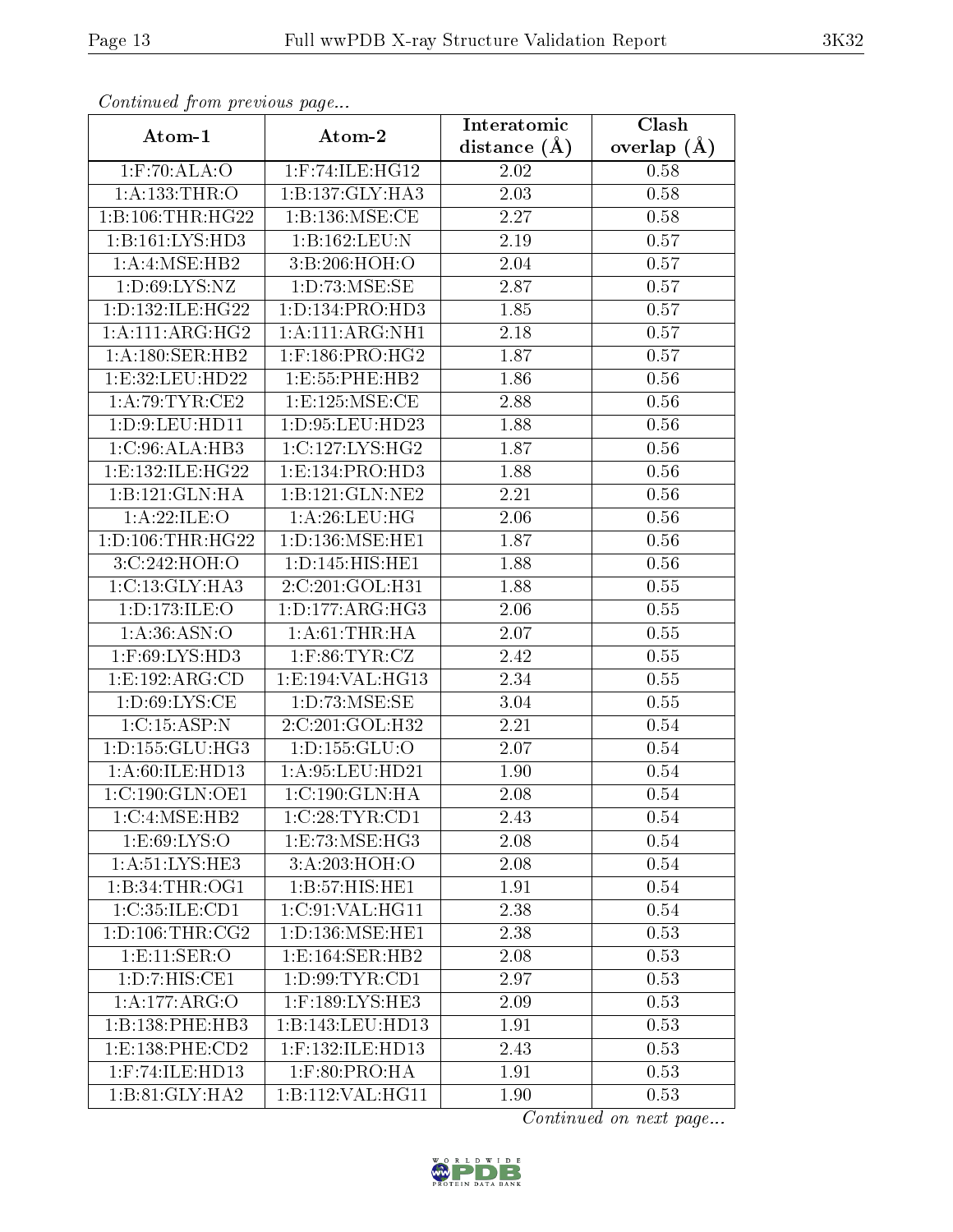| Continuea from previous page  |                            | Interatomic | Clash         |  |
|-------------------------------|----------------------------|-------------|---------------|--|
| Atom-1                        | Atom-2<br>distance $(\AA)$ |             | overlap $(A)$ |  |
| 1:A:82:PRO:CD                 | 1:E:125:MSE:HE2            | 2.33        | 0.53          |  |
| 1: B:91: VAL:O                | 1:B:95:LEU:HD23            | 2.09        | 0.53          |  |
| 1:B:156:ILE:HD12              | 1: B: 190: GLN: HB3        | 1.90        | 0.52          |  |
| 1: B:99: TYR:O                | 1:B:129:ILE:CD1            | 2.56        | 0.52          |  |
| 1: D:60: ILE: HD11            | 1: D:62: LEU: CD1          | 2.39        | 0.52          |  |
| 1:B:21:VAL:HG13               | 1:B:200:ILE:HG23           | 1.90        | 0.52          |  |
| 1:B:96:ALA:HB1                | 1:B:129:ILE:HD12           | 1.90        | 0.52          |  |
| $1:$ F:32:LEU:O               | 1:F:33:ILE:HD13            | 2.09        | 0.52          |  |
| 1:C:35:ILE:HD11               | 1:C:91:VAL:CG1             | 2.39        | 0.52          |  |
| 1: A:21: VAL:HG22             | 1: A:200: ILE: HD13        | 1.92        | 0.52          |  |
| 1:E:24:LYS:HD3                | 1: E: 55: PHE: HE1         | 1.74        | 0.52          |  |
| 1:C:169:GLU:HG3               | 3:C:224:HOH:O              | 2.09        | 0.52          |  |
| 1:A:192:ARG:HD2               | 1: A: 194: VAL: CG2        | 2.39        | 0.51          |  |
| 1:E:24:LYS:HG2                | 1:E:200:ILE:HG21           | 1.90        | 0.51          |  |
| 1:F:63:ASP:OD1                | 1:F:65:LYS:HG2             | 2.10        | 0.51          |  |
| $1:$ F:33:ILE: $CD1$          | $1:$ F:58:LYS:HB2          | 2.40        | 0.51          |  |
| 1: D:92: LEU: HD12            | 1: D: 115: LEU: HD21       | 1.91        | 0.51          |  |
| 1: B: 166: TYR: O             | 1:B:170:ILE:HG13           | 2.10        | $0.51\,$      |  |
| 1:B:28:TYR:O                  | 1:B:30:PRO:HD3             | 2.10        | 0.51          |  |
| $1:$ F:104:ASP:OD2            | $1:$ F:131:TYR:OH          | 2.19        | 0.51          |  |
| 1: A: 157: LYS: HG3           | $1:$ F:78:LYS:HE3          | 1.92        | 0.51          |  |
| 1:B:151:PHE:O                 | 1:B:197:LYS:HD2            | 2.10        | 0.51          |  |
| 1:E:192:ARG:HD3               | 1:E:194:VAL:CG1            | 2.36        | 0.51          |  |
| $1:$ F:199: $GLU$ :C          | 1:F:200:ILE:HD13           | 2.31        | 0.51          |  |
| 1: C: 35: ILE: CD1            | 1: C:91: VAL:CG1           | 2.89        | 0.51          |  |
| 1:F:53:LEU:HB3                | 1:F:55:PHE:HD2             | 1.72        | 0.51          |  |
| 1:C:6:VAL:HG23                | 1:C:101:ILE:HG22           | 1.93        | 0.51          |  |
| 1:B:9:LEU:HD23                | 1:B:33:ILE:HD11            | 1.93        | 0.51          |  |
| 1: D: 53: LEU: HB3            | 1:D:55:PHE:CD2             | 2.47        | 0.50          |  |
| 1: D: 53: LEU: HD12           | 1: D: 196: LEU: HD11       | 1.93        | 0.50          |  |
| 1: D: 93: GLU: OE1            | 1: D: 127: LYS: HE3        | 2.12        | 0.49          |  |
| 1:A:108:ARG:HA                | 1: A: 136: MSE: CE         | 2.42        | 0.49          |  |
| 1:E:182:GLU:O                 | 1: E: 186: PRO:HG3         | 2.13        | 0.49          |  |
| 1:E:28:TYR:CE2                | 1:F:146:LEU:HD21           | 2.47        | 0.49          |  |
| 1:C:35:ILE:HD11               | 1:C:91:VAL:HG13            | 1.95        | 0.49          |  |
| 1: E: 103: ALA: HA            | 1:E:132:ILE:O              | 2.13        | 0.49          |  |
| 1: A: 196: LEU: HB3           | 1: A: 198: LYS: O          | 2.13        | 0.48          |  |
| $1: D:82: P\overline{RO:HG3}$ | $1:$ F:125:MSE:HG2         | 1.94        | 0.48          |  |
| 1:C:166:TYR:O                 | 1:C:170:ILE:HG13           | 2.13        | 0.48          |  |
| 1: A: 137: GLY: HA3           | 1:B:133:THR:O              | 2.13        | 0.48          |  |
| 1: A: 180: SER: HB3           | 1:F:188:HIS:HB3            | 1.96        | 0.48          |  |

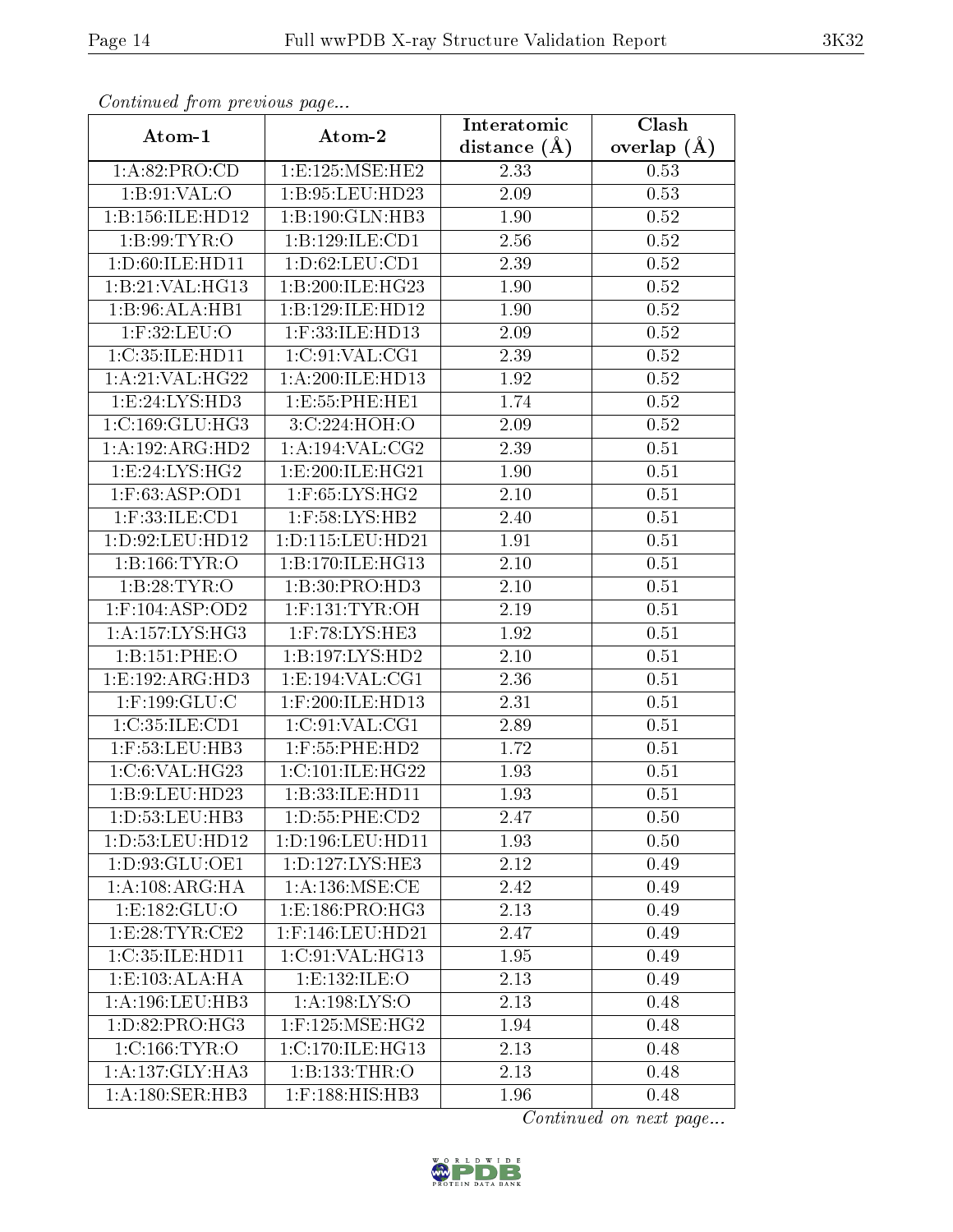| Continuea from previous page    |                      | Interatomic      | Clash         |  |
|---------------------------------|----------------------|------------------|---------------|--|
| Atom-1                          | Atom-2               | distance $(\AA)$ | overlap $(A)$ |  |
| $1:$ F:21:VAL:O                 | $1:$ F:25:LYS:HG2    | 2.13             | 0.48          |  |
| 1: B: 167: GLU: HG3             | 1:B:185:PHE:CE2      | 2.49             | 0.48          |  |
| $1: E: 199: GLU: \overline{H}$  | 1: E: 199: GLU: CD   | 2.17             | 0.48          |  |
| 1:F:199:GLU:O                   | 1:F:200:ILE:HD13     | 2.14             | 0.48          |  |
| 1: D:81: GLY:HA2                | 1:D:112:VAL:HG11     | 1.96             | 0.48          |  |
| $1: E:180: SER: \overline{OG}$  | 1:E:183:LYS:HG3      | 2.14             | 0.48          |  |
| 1:B:106:THR:HG21                | 1:B:136:MSE:HE1      | 1.95             | 0.47          |  |
| 1: D: 111: ARG: O               | 1: D: 112: VAL: HG23 | 2.13             | 0.47          |  |
| 1: D: 11: SER: O                | 1: D: 164: SER: HB2  | 2.14             | 0.47          |  |
| 1: A: 10: PHE: CZ               | 1: A:12: GLY: HA2    | 2.49             | 0.47          |  |
| $1:$ F:32:LEU:HB3               | $1:$ F:57:HIS:HD2    | 1.79             | 0.47          |  |
| 1: E: 142: THR: HB              | $1:$ F:130:GLN:OE1   | 2.15             | 0.47          |  |
| 1:C:16:SER:HB2                  | 2:C:201:GOL:O2       | 2.15             | 0.47          |  |
| 1:E:7:HIS:O                     | 1:E:102:LEU:HD12     | 2.14             | 0.47          |  |
| 1:C:96:ALA:HB1                  | 1:C:127:LYS:HG2      | 1.97             | 0.46          |  |
| 1:C:34:THR:OG1                  | 1:C:57:HIS:CE1       | 2.66             | 0.46          |  |
| 1:B:85:GLN:HG2                  | 1:B:112:VAL:HG22     | 1.97             | 0.46          |  |
| 1:B:100:SER:CA                  | 1:B:129:ILE:HG12     | 2.39             | 0.46          |  |
| 1: E: 9: LEU: HA                | 1:E:9:LEU:HD12       | 1.47             | 0.46          |  |
| 1: B: 9: LEU: CD2               | 1:B:33:ILE:HD11      | 2.45             | 0.46          |  |
| 1:C:130:GLN:NE2                 | 1: D: 142: THR: OG1  | 2.48             | 0.46          |  |
| 1:B:57:HIS:HD2                  | 3:B:219:HOH:O        | 1.99             | 0.46          |  |
| 1:C:133:THR:O                   | 1: D: 137: GLY: HA3  | 2.15             | 0.46          |  |
| 1:B:64:ARG:HG2                  | 1: B:64: ARG:O       | 2.15             | 0.46          |  |
| 1:E:22:ILE:HG12                 | $1:$ F:26:LEU:HD21   | 1.98             | 0.46          |  |
| $1:$ F:18:LEU:O                 | $1:$ F:22:ILE:HG13   | 2.15             | 0.46          |  |
| 1:E:146:LEU:O                   | 1: E: 150: PHE: HD2  | 1.99             | 0.46          |  |
| $1:$ F:33:ILE:HD12              | $1:$ F:58:LYS:HB2    | 1.98             | 0.46          |  |
| 1:A:187:GLU:HB3                 | $1:$ F:79:TYR:CE1    | 2.51             | 0.46          |  |
| 1:C:196:LEU:HD12                | 1:C:196:LEU:HA       | 1.73             | 0.46          |  |
| 1:C:137:GLY:HA3                 | 1:D:133:THR:O        | 2.15             | 0.46          |  |
| 1: D: 51: LYS: HE3              | 1: D: 51: LYS: HB3   | 1.68             | 0.46          |  |
| 1:A:3:LEU:HB3                   | 1:A:27:GLY:O         | 2.16             | 0.45          |  |
| 1:A:7:HIS:HB3                   | 1: A:33: ILE: CD1    | 2.45             | 0.45          |  |
| 1:C:110:ASP:HA                  | 3:C:251:HOH:O        | 2.16             | 0.45          |  |
| 1:C:175:LYS:HE2                 | 1:C:181:PRO:HG2      | 1.98             | 0.45          |  |
| $1:$ F:188:HIS:N                | 1:F:188:HIS:ND1      | 2.64             | 0.45          |  |
| 1:C:67:VAL:HG13                 | 1:C:173:ILE:HD12     | 1.99             | 0.45          |  |
| 1: A:79:TYR:HD1                 | 1: A:80: PRO:CD      | 2.29             | 0.45          |  |
| 1:B:184:TYR:O                   | 1:B:186:PRO:HD3      | 2.16             | 0.45          |  |
| $1: E: 167: \overline{GLU:HB2}$ | 1:E:185:PHE:CE2      | 2.51             | 0.45          |  |

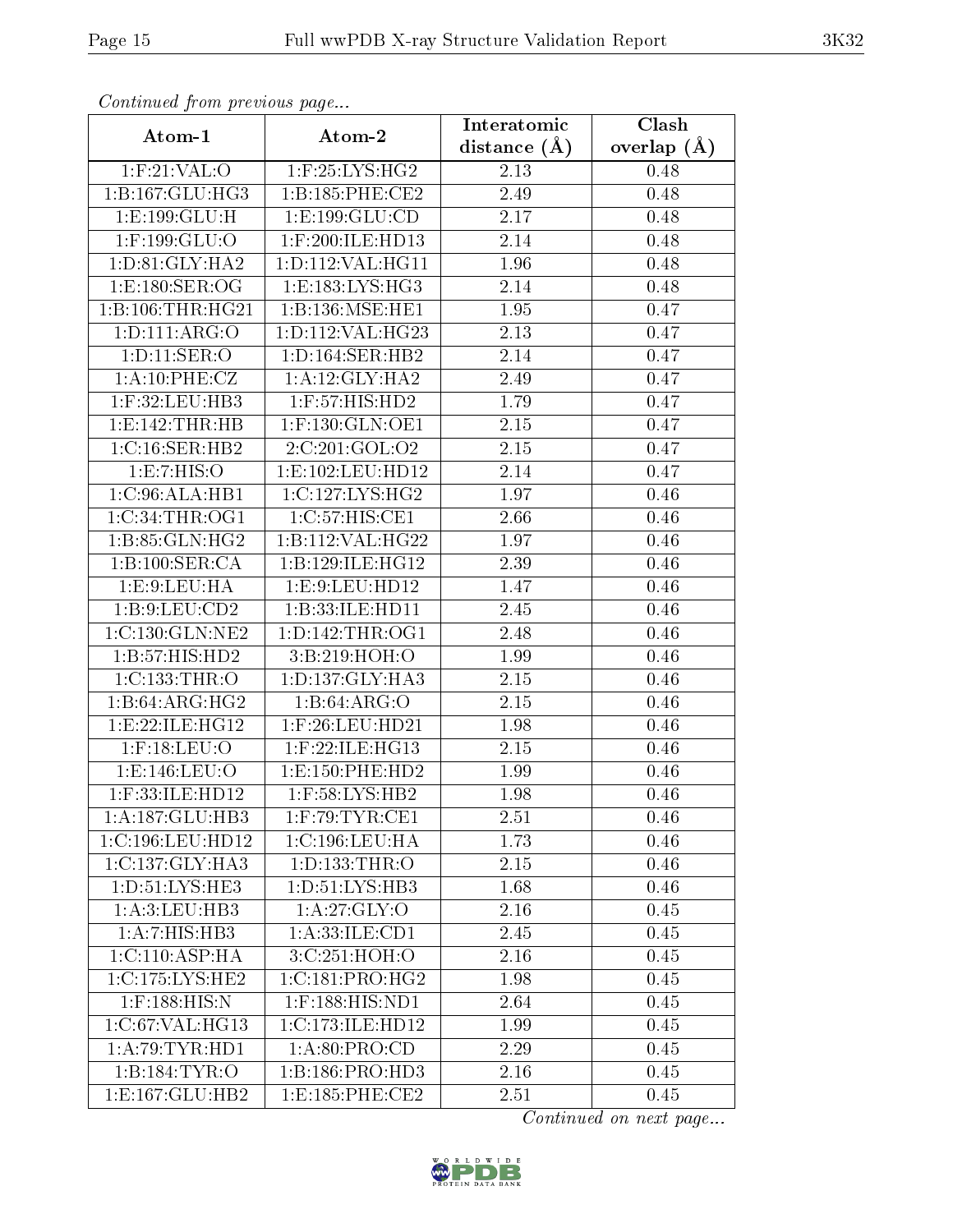| Contentaca prom providuo pago<br>Atom-1 |                             | Interatomic    | Clash           |
|-----------------------------------------|-----------------------------|----------------|-----------------|
|                                         | Atom-2                      | distance $(A)$ | overlap $(\AA)$ |
| $1:$ F:188:HIS:O                        | $1:$ F:189:LYS:C            | 2.55           | 0.45            |
| $1:$ F:40:ILE:HB                        | $1:$ F:41:PRO:HD2           | 1.98           | 0.45            |
| 1: D: 74: ILE: HG22                     | 1: D: 184: TYR: CD2         | 2.51           | 0.45            |
| $1: A:114:LYS:H\overline{G2}$           | 3:A:217:HOH:O               | 2.16           | 0.45            |
| 1:B:60:ILE:HG22                         | 1:B:62:LEU:HD13             | 1.98           | 0.45            |
| 1: D: 196: LEU: HA                      | 1:D:196:LEU:HD12            | 1.57           | 0.45            |
| 1:C:39:VAL:HG21                         | 1:C:173:ILE:HD11            | 1.98           | 0.44            |
| 1:B:114:LYS:HE3                         | 1:B:114:LYS:HB2             | 1.76           | 0.44            |
| 1:B:165:ASP:OD1                         | 1:B:167:GLU:HB2             | 2.17           | 0.44            |
| $1:$ F:85: $GLN:CG$                     | 1:F:112:VAL:HG22            | 2.47           | 0.44            |
| 1:A:35:ILE:HD11                         | 1: A:91: VAL:CG1            | 2.45           | 0.44            |
| 1:C:89:LYS:HG2                          | 1:C:115:LEU:CD2             | 2.46           | 0.44            |
| 1:C:4:MSE:SE                            | 3:C:206:HOH:O               | 2.85           | 0.44            |
| 1:F:156:ILE:HD13                        | $1:$ F:156:ILE:N            | 2.33           | 0.44            |
| 1:B:3:LEU:HD23                          | $1:B:29:ASN:H\overline{B2}$ | 1.99           | 0.44            |
| 1:B:63:ASP:OD1                          | 1: B:65: LYS: HG2           | 2.17           | 0.44            |
| 1:A:151:PHE:HB2                         | 1: A: 153: LEU: HD21        | 1.99           | 0.44            |
| 1: E: 104: ASP: OD1                     | 1:E:104:ASP:C               | 2.56           | 0.43            |
| 1:B:184:TYR:C                           | 1: B: 186: PRO: HD3         | 2.38           | 0.43            |
| $1:$ F:45:LEU:C                         | 1:F:45:LEU:HD13             | 2.38           | 0.43            |
| 1:A:194:VAL:HG13                        | 3:A:253:HOH:O               | 2.17           | 0.43            |
| 1:B:4:MSE:HB2                           | 1:B:4:MSE:HE2               | 1.94           | 0.43            |
| $1:$ F:87:VAL:O                         | $1:$ F:91:VAL:HG23          | 2.18           | 0.43            |
| 1:B:157:LYS:HA                          | 1:B:157:LYS:HZ3             | 1.83           | 0.43            |
| 1:B:75:ILE:CD1                          | 1: B: 179: GLU: HG3         | 2.48           | 0.43            |
| 1:D:185:PHE:HA                          | 1:D:186:PRO:HD2             | 1.82           | 0.43            |
| 1: A:45:LEU:O                           | 1: A:49:THR:CG2             | 2.66           | 0.43            |
| 1:E:10:PHE:CE2                          | 1:E:12:GLY:HA2              | 2.53           | 0.43            |
| 1: A:22: ILE: HG12                      | 1:B:26:LEU:HD21             | 1.99           | 0.43            |
| 1:C:192:ARG:HB2                         | 1:C:192:ARG:HE              | 1.60           | 0.43            |
| 1:B:104:ASP:OD1                         | 1:B:104:ASP:C               | 2.57           | 0.43            |
| $1:$ F:10:PHE:CG                        | $1:$ F:32:LEU:HG            | 2.54           | 0.43            |
| 1: D:79: TYR: CD1                       | 1: D:80: PRO:HD2            | 2.54           | 0.43            |
| 1:E:26:LEU:HD21                         | $1:$ F:22:ILE:HG12          | 2.00           | 0.42            |
| 1:E:104:ASP:HB2                         | 3:E:236:HOH:O               | 2.18           | 0.42            |
| 1: D: 18: LEU: HD23                     | 1: D: 18: LEU: HA           | 1.76           | 0.42            |
| $1:$ F:36:ASN:O                         | $1:$ F:61:THR:HA            | 2.19           | 0.42            |
| 1: A:63: ASP:OD1                        | 1: A:65: LYS:HB2            | 2.19           | 0.42            |
| 1: B: 155: GLU: O                       | 1: B: 155: GLU: HG3         | 2.19           | 0.42            |
| 1:C:75:ILE:HD11                         | 1:C:179:CLU:HG3             | 2.00           | 0.42            |
| 1:E:53:LEU:HB3                          | 1:E:55:PHE:CD2              | 2.55           | 0.42            |

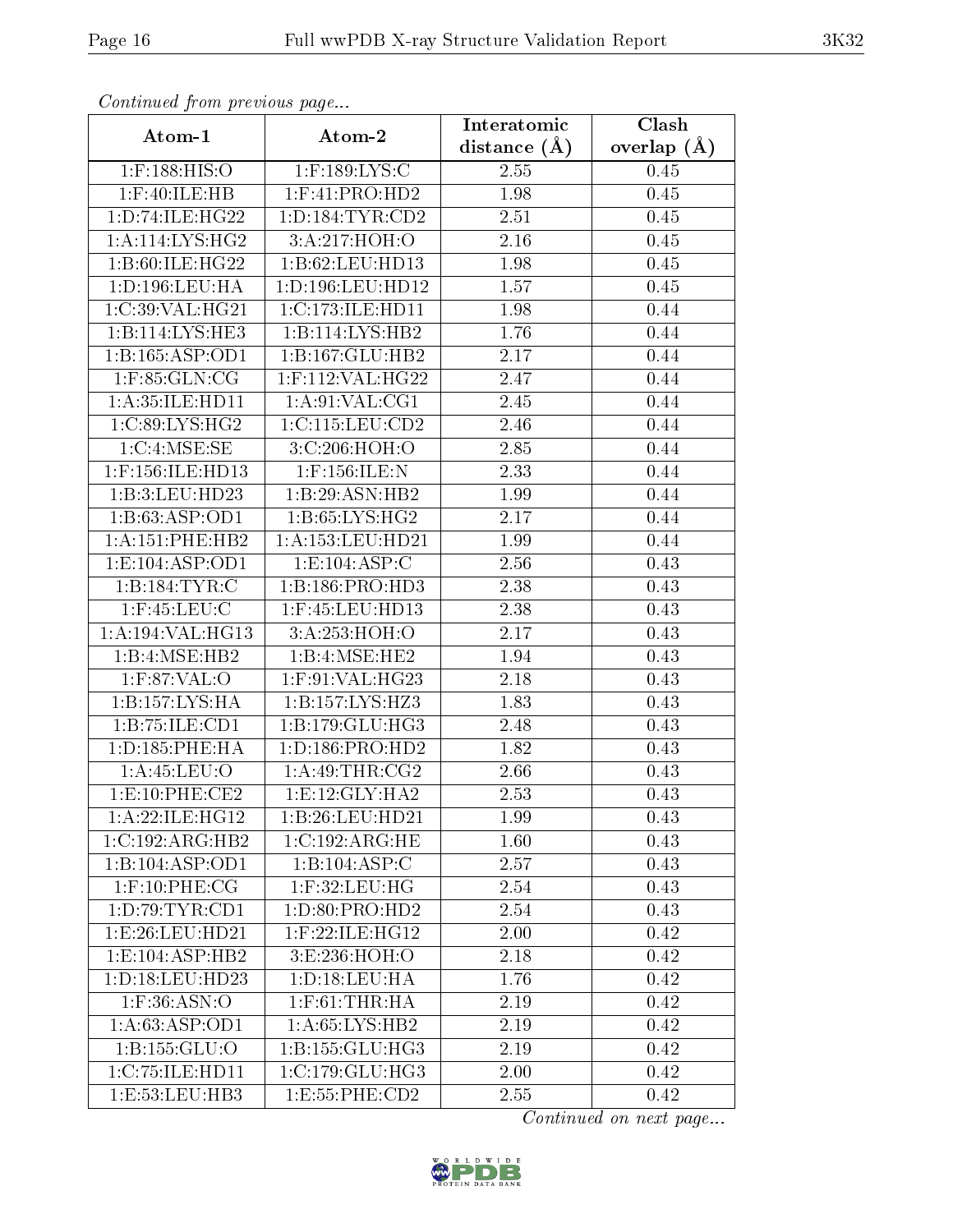| Continuea from previous page |                                                | Interatomic       | Clash           |
|------------------------------|------------------------------------------------|-------------------|-----------------|
| Atom-1                       | Atom-2                                         | distance $(A)$    | overlap $(\AA)$ |
| 1: A:78: LYS: HB2            | $1:$ F:140:TYR:CG                              | 2.55              | 0.42            |
| $1:$ F:194:VAL:HG13          | $1:$ F:194:VAL:O                               | $\overline{2.19}$ | 0.42            |
| 1:A:39:VAL:HB                | 1: A: 169: GLU: OE2                            | 2.20              | 0.42            |
| 1:C:196:LEU:HD21             | 1:C:200:ILE:CD1                                | 2.48              | 0.42            |
| 1:C:93:GLU:OE2               | 1:C:126:ARG:NH2                                | 2.50              | 0.42            |
| 1: A: 169: GLU: HG3          | 3:A:232:HOH:O                                  | 2.19              | 0.42            |
| 1:B:75:ILE:O                 | 1:B:75:ILE:HG22                                | 2.19              | 0.42            |
| 1: D: 15: ASP: O             | 1: D: 135: LEU: HD11                           | 2.19              | 0.42            |
| 1:E:29:ASN:HA                | 1:E:30:PRO:HD3                                 | 1.78              | 0.42            |
| 1:B:102:LEU:HA               | 1:B:102:LEU:HD12                               | 1.79              | 0.41            |
| 1:B:121:GLN:HA               | 1:B:121:GLN:HE21                               | 1.84              | 0.41            |
| 1:B:9:LEU:HD23               | 1:B:33:ILE:CD1                                 | 2.50              | 0.41            |
| 1:C:39:VAL:HG22              | 1:C:64:ARG:NH1                                 | 2.35              | 0.41            |
| 1:E:138:PHE:CE2              | 1:F:132:ILE:HD13                               | 2.55              | 0.41            |
| 1:E:102:LEU:HD12             | 1:E:102:LEU:HA                                 | 1.72              | 0.41            |
| 1: A:200: ILE:O              | 1:A:200:ILE:HG22                               | 2.20              | 0.41            |
| 1: A:45:LEU:O                | 1:A:49:THR:HG22                                | $\overline{2.21}$ | 0.41            |
| 1:C:24:LYS:HG2               | 1:C:200:ILE:HG21                               | 2.01              | 0.41            |
| 1:C:157:LYS:HD2              | 1:C:157:LYS:N                                  | 2.35              | 0.41            |
| $1:$ F:11:SER:OG             | $2:$ F:201:GOL:H12                             | 2.20              | 0.41            |
| 1:A:15:ASP:O                 | 1: A: 135: LEU: HD11                           | 2.21              | 0.41            |
| 1:B:6:VAL:HG23               | 1:B:101:ILE:HG22                               | $2.02\,$          | 0.41            |
| 1:B:32:LEU:HD22              | 1:B:55:PHE:HB2                                 | 2.02              | 0.41            |
| 1: E: 13: GLY: HA3           | 2:E:201:GOL:C2                                 | 2.41              | 0.41            |
| 1:A:78:LYS:HD3               | $1:$ F:140:TYR:CE2                             | 2.56              | 0.41            |
| 1:F:143:LEU:HD12             | 1:F:143:LEU:HA                                 | 1.92              | 0.41            |
| 1: D: 108: ARG: HB2          | 1: D: 136: MSE: O                              | 2.21              | 0.41            |
| $1:$ F:190:GLN:H             | $1:$ F:190: $\overline{\text{GLN}:\text{HG2}}$ | 1.58              | 0.41            |
| $1:$ F:192:ARG:HG2           | 1:F:193:VAL:O                                  | 2.21              | 0.41            |
| 1:E:60:ILE:HG22              | 1:E:62:LEU:HD13                                | 2.02              | 0.41            |
| 1:F:32:LEU:HD22              | $1:$ F:55:PHE:HB2                              | 2.02              | 0.41            |
| 1:B:13:GLY:HA3               | 2:B:201:GOL:C1                                 | 2.44              | 0.41            |
| 1:C:156:ILE:O                | 1:C:190:GLN:HG3                                | 2.20              | 0.41            |
| 1:F:85:GLN:HG2               | $1:$ F:112:VAL:CG2                             | 2.50              | 0.41            |
| 1: D: 187: GLU: HG3          | 1:E:79:TYR:CG                                  | 2.56              | 0.41            |
| 1:E:106:THR:HG22             | 1:E:136:MSE:HE1                                | 2.03              | 0.41            |
| 1:A:69:LYS:HD3               | 1: A:86: TYR: CZ                               | 2.56              | 0.40            |
| 1:B:157:LYS:NZ               | 1:B:157:LYS:HA                                 | 2.35              | 0.40            |
| 1: D: 187: GLU: HA           | 1: D: 187: GLU: OE2                            | 2.22              | 0.40            |
| 1:E:6:VAL:HG12               | 1: E: 28: TYR: HB3                             | 2.04              | 0.40            |
| 1:A:60:ILE:HD13              | 1:A:95:LEU:CD2                                 | 2.50              | 0.40            |

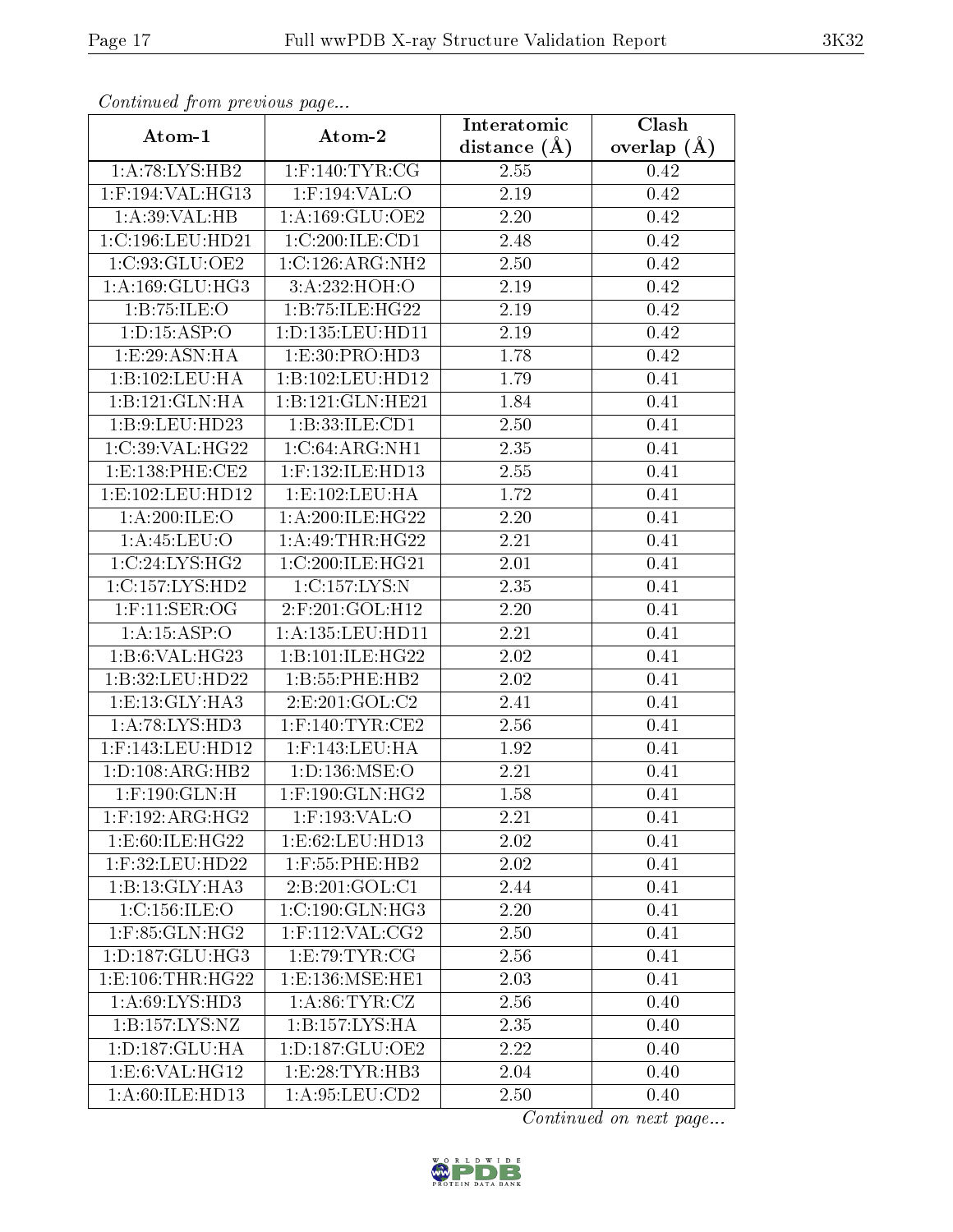| Atom-1               | Atom-2              | Interatomic<br>distance $(A)$ | Clash<br>overlap $(A)$ |
|----------------------|---------------------|-------------------------------|------------------------|
| 1: B:95:LEU:HA       | 1:B:95:LEU:HD13     | 1.96                          | 0.40                   |
| 1:C:115:LEU:HD12     | 1:C:131:TYR:CE2     | 2.56                          | 0.40                   |
| 1: D:39: VAL:HB      | 1: D: 169: GLU: OE2 | 2.21                          | 0.40                   |
| 1: E: 143: LEU: HD12 | 1:E:143:LEU:HA      | 1.90                          | 0.40                   |
| $1:$ F:124:GLU:HG2   | $1:$ F:129:ILE:O    | 2.21                          | 0.40                   |
| 1:C:99:TYR:HB2       | 1:C:102:LEU:CD1     | 2.52                          | 0.40                   |
| 1: D: 199: GLU: CG   | 1:D:200:ILE:N       | 2.85                          | 0.40                   |
| 1:B:96:ALA:CB        | 1:B:129:ILE:HD12    | 2.51                          | 0.40                   |
| 1:C:55:PHE:CZ        | 1:C:200:ILE:HD13    | 2.57                          | 0.40                   |
| 1:C:36:ASN:O         | 1: C:61:THR:HA      | 2.22                          | 0.40                   |
| 1: E: 32: LEU: HD22  | 1: E: 55: PHE: CB   | 2.51                          | 0.40                   |

There are no symmetry-related clashes.

#### 5.3 Torsion angles (i)

#### 5.3.1 Protein backbone  $(i)$

In the following table, the Percentiles column shows the percent Ramachandran outliers of the chain as a percentile score with respect to all X-ray entries followed by that with respect to entries of similar resolution.

The Analysed column shows the number of residues for which the backbone conformation was analysed, and the total number of residues.

| Mol | Chain      | Analysed           | Favoured   | Allowed    | Outliers       | Percentiles |     |
|-----|------------|--------------------|------------|------------|----------------|-------------|-----|
| 1   | A          | $185/203(91\%)$    | 178 (96%)  | $5(3\%)$   | $2(1\%)$       | 14          | 26  |
|     | B          | $192/203$ (95%)    | 181 (94%)  | 11 (6%)    | $\overline{0}$ | 100         | 100 |
| 1   | $\rm C$    | $191/203$ $(94\%)$ | 184 (96%)  | 7(4%)      | $\theta$       | 100         | 100 |
| 1   | D          | 187/203 (92%)      | 179 (96%)  | $8(4\%)$   | $\theta$       | 100         | 100 |
|     | E          | $187/203$ (92%)    | 181 (97%)  | $5(3\%)$   | $1(0\%)$       | 29          | 48  |
| 1   | $_{\rm F}$ | $189/203(93\%)$    | 174 (92%)  | $15(8\%)$  | $\theta$       | 100         | 100 |
| All | All        | $1131/1218$ (93%)  | 1077 (95%) | 51 $(4\%)$ | $3(0\%)$       | 41          | 61  |

All (3) Ramachandran outliers are listed below:

| Mol | Chain | Res | Type |
|-----|-------|-----|------|
|     |       |     |      |

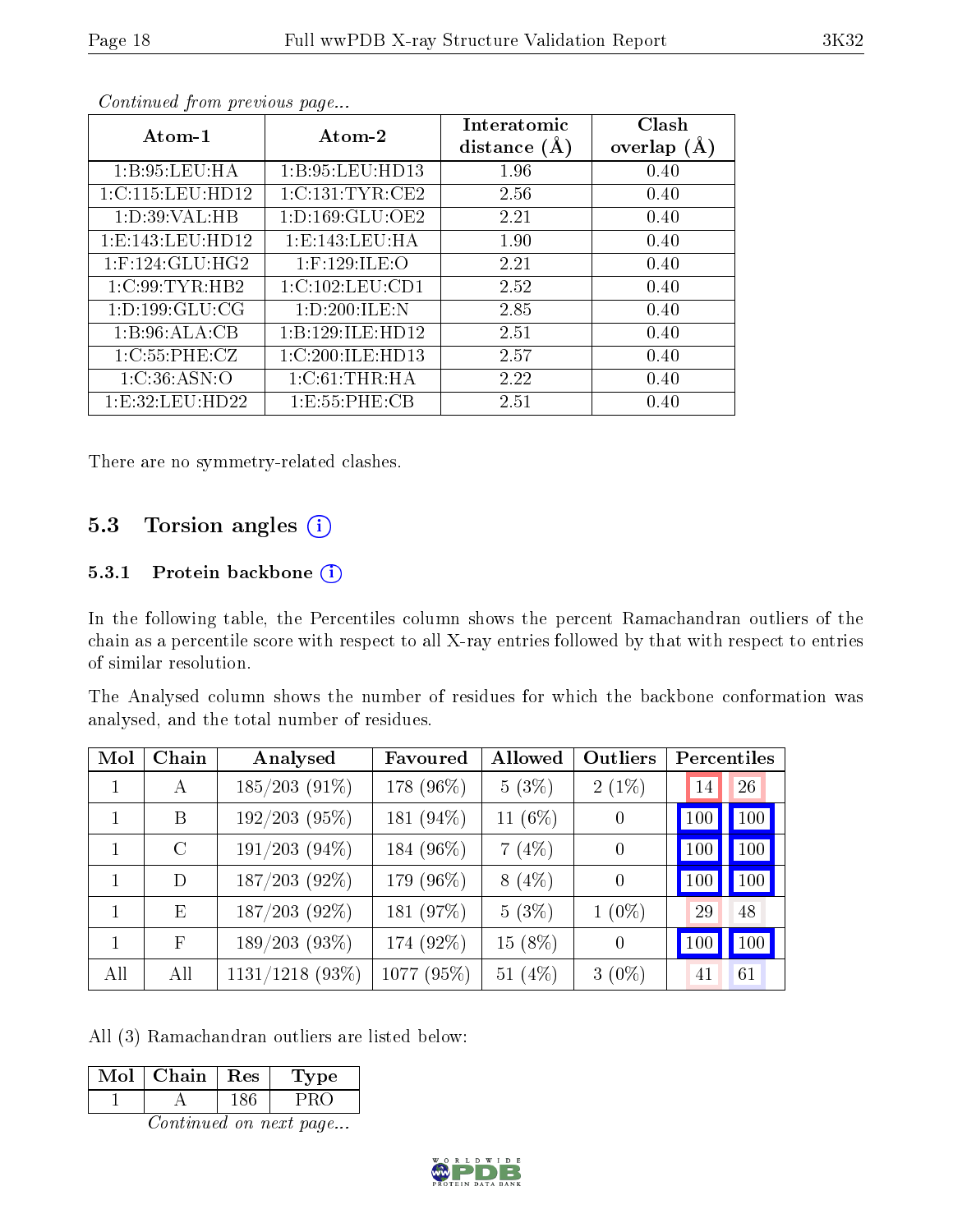Continued from previous page...

| Mol | Chain | Res | Type |
|-----|-------|-----|------|
|     |       |     |      |
|     |       |     |      |

#### 5.3.2 Protein sidechains  $(i)$

In the following table, the Percentiles column shows the percent sidechain outliers of the chain as a percentile score with respect to all X-ray entries followed by that with respect to entries of similar resolution.

The Analysed column shows the number of residues for which the sidechain conformation was analysed, and the total number of residues.

| Mol | Chain         | Rotameric<br>Analysed |           | Outliers   | Percentiles         |
|-----|---------------|-----------------------|-----------|------------|---------------------|
|     | A             | 170/175(97%)          | 150 (88%) | $20(12\%)$ | $ 10\rangle$<br>5   |
|     | B             | 174/175 (99%)         | 156 (90%) | 18 (10%)   | 14                  |
|     | $\mathcal{C}$ | $174/175(99\%)$       | 155 (89%) | 19 (11%)   | 12                  |
| 1   | D             | 170/175 (97%)         | 154 (91%) | 16 $(9\%)$ | 17<br>8             |
|     | E             | 170/175(97%)          | 148 (87%) | 22 (13%)   | 8<br>$\overline{4}$ |
|     | $_{\rm F}$    | 172/175 (98%)         | 151 (88%) | 21 (12%)   | $\overline{5}$<br>9 |
| All | All           | $1030/1050$ (98%)     | 914 (89%) | 116 (11%)  | $\overline{6}$      |

All (116) residues with a non-rotameric sidechain are listed below:

| Mol            | Chain              | Res | Type       |
|----------------|--------------------|-----|------------|
| $\mathbf 1$    | A                  | 3   | LEU        |
| $\mathbf{1}$   | $\overline{\rm A}$ | 9   | <b>LEU</b> |
| $\mathbf{1}$   | $\boldsymbol{A}$   | 23  | LEU        |
| $\mathbf{1}$   | $\overline{A}$     | 33  | <b>ILE</b> |
| $\mathbf{1}$   | $\overline{A}$     | 45  | <b>LEU</b> |
| $\overline{1}$ | $\overline{A}$     | 49  | THR        |
| $\mathbf{1}$   | $\overline{\rm A}$ | 53  | LEU        |
| $\overline{1}$ | $\overline{A}$     | 59  | <b>VAL</b> |
| $\mathbf{1}$   | $\overline{\rm A}$ | 60  | <b>ILE</b> |
| $\mathbf{1}$   | $\overline{A}$     | 62  | <b>LEU</b> |
| $\mathbf 1$    | $\overline{A}$     | 89  | <b>LYS</b> |
| $\mathbf{1}$   | $\overline{\rm A}$ | 102 | LEU        |
| $\mathbf{1}$   | $\bf{A}$           | 114 | <b>LYS</b> |
| $\mathbf{1}$   | $\overline{\rm A}$ | 123 | LEU        |
| $\mathbf 1$    | $\bf{A}$           | 129 | ILE        |
| 1              | А                  | 143 | LEU        |

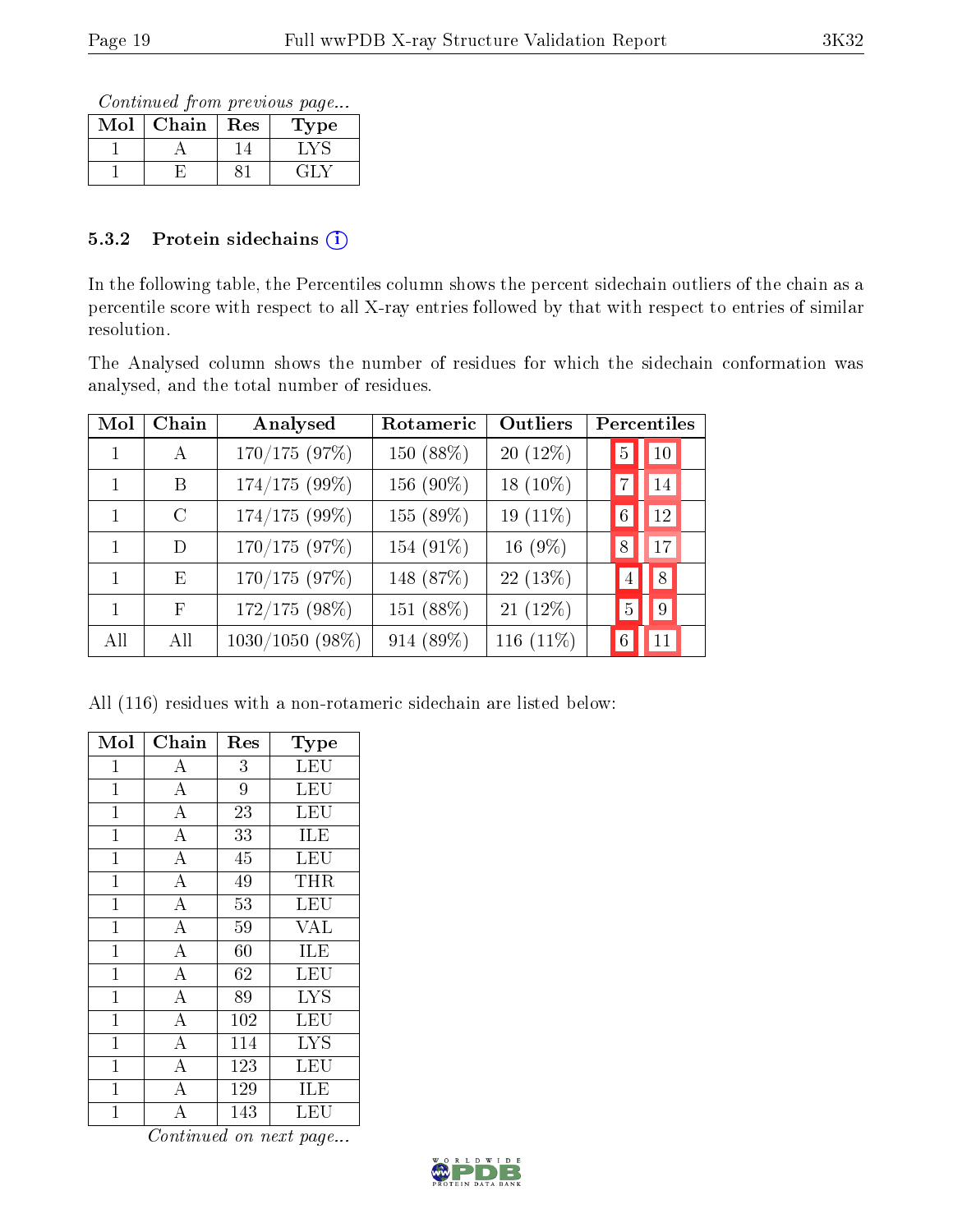| Mol            | $\overline{\text{Chain}}$                                                                                                                                                       | r -<br>Res       | x.<br>ر .<br>Type               |
|----------------|---------------------------------------------------------------------------------------------------------------------------------------------------------------------------------|------------------|---------------------------------|
| $\mathbf{1}$   | $\overline{A}$                                                                                                                                                                  | 157              | <b>LYS</b>                      |
| $\mathbf{1}$   | $\overline{A}$                                                                                                                                                                  | 164              | <b>SER</b>                      |
| $\overline{1}$ | $\overline{A}$                                                                                                                                                                  | 196              | $\overline{\text{LEU}}$         |
| $\mathbf 1$    | $\overline{A}$                                                                                                                                                                  | 197              | $\overline{\text{LYS}}$         |
| $\overline{1}$ | $\overline{\mathbf{B}}$                                                                                                                                                         | $\overline{23}$  | $\overline{\text{LEU}}$         |
| $\mathbf 1$    | $\overline{\mathrm{B}}$                                                                                                                                                         | 44               | $\overline{\rm LYS}$            |
| $\mathbf{1}$   | $\overline{\mathrm{B}}$                                                                                                                                                         | 45               | LEU                             |
| $\mathbf{1}$   | $\overline{\mathrm{B}}$                                                                                                                                                         | $58\,$           | $\overline{\text{LYS}}$         |
| $\overline{1}$ | $\overline{\text{B}}$                                                                                                                                                           | 62               | $\overline{\text{LEU}}$         |
| $\mathbf 1$    | $\overline{\mathrm{B}}$                                                                                                                                                         | 65               | $\overline{\text{LYS}}$         |
| $\mathbf{1}$   | $\overline{\mathrm{B}}$                                                                                                                                                         | 102              | <b>LEU</b>                      |
| $\mathbf{1}$   | $\overline{\mathrm{B}}$                                                                                                                                                         | 112              | $\overline{\text{VAL}}$         |
| $\mathbf{1}$   | $\overline{\mathrm{B}}$                                                                                                                                                         | 118              | <b>SER</b>                      |
| $\mathbf{1}$   | $\overline{\mathbf{B}}$                                                                                                                                                         | 129              | <b>ILE</b>                      |
| $\overline{1}$ | $\overline{\mathrm{B}}$                                                                                                                                                         | 141              | $\overline{\text{LYS}}$         |
| $\mathbf{1}$   | Β                                                                                                                                                                               | 143              | LEU                             |
| $\mathbf{1}$   | $\overline{\mathrm{B}}$                                                                                                                                                         | 149              | $\overline{\text{GLU}}$         |
| $\mathbf{1}$   | $\boldsymbol{\mathrm{B}}$                                                                                                                                                       | 155              | $\overline{{\rm GLU}}$          |
| $\mathbf{1}$   | $\overline{\mathrm{B}}$                                                                                                                                                         | 162              | <b>LEU</b>                      |
| $\mathbf{1}$   | $\overline{\mathrm{B}}$                                                                                                                                                         | 165              | $\overline{\text{ASP}}$         |
| $\mathbf{1}$   | $\overline{\mathrm{B}}$                                                                                                                                                         | 171              | $\overline{\text{ARG}}$         |
| $\mathbf{1}$   | $\overline{B}$                                                                                                                                                                  | 184              | <b>TYR</b>                      |
| $\mathbf 1$    | $\overline{\text{C}}$ $\overline{\text{C}}$ $\overline{\text{C}}$ $\overline{\text{C}}$ $\overline{\text{C}}$ $\overline{\text{C}}$ $\overline{\text{C}}$ $\overline{\text{C}}$ | 14               | $\overline{\text{LYS}}$         |
| $\overline{1}$ |                                                                                                                                                                                 | 23               | $\overline{\text{LEU}}$         |
| $\overline{1}$ |                                                                                                                                                                                 | 32               | <b>LEU</b>                      |
| $\mathbf{1}$   |                                                                                                                                                                                 | 53               | <b>LEU</b>                      |
| $\mathbf 1$    |                                                                                                                                                                                 | 62               | LEU                             |
| $\overline{1}$ |                                                                                                                                                                                 | 65               | $\overline{\text{LYS}}$         |
| $\overline{1}$ |                                                                                                                                                                                 | $\overline{67}$  | $\overline{\text{VAL}}$         |
| 1              |                                                                                                                                                                                 | 95               | <b>LEU</b>                      |
| $\mathbf{1}$   |                                                                                                                                                                                 | 98               | $\overline{\text{GLU}}$         |
| $\overline{1}$ |                                                                                                                                                                                 | 102              | LEU                             |
| $\mathbf{1}$   |                                                                                                                                                                                 | $\overline{111}$ | $\overline{\rm{ARG}}$           |
| $\overline{1}$ |                                                                                                                                                                                 | $\overline{123}$ | LEU                             |
| $\mathbf{1}$   |                                                                                                                                                                                 | 143              | LEU                             |
| $\mathbf 1$    |                                                                                                                                                                                 | $\overline{157}$ | $\overline{\text{LYS}}$         |
| $\mathbf 1$    |                                                                                                                                                                                 | 163              | $\overline{\text{SER}}$         |
| $\mathbf 1$    |                                                                                                                                                                                 | 175              | $\overline{\text{LYS}}$         |
| $\mathbf 1$    |                                                                                                                                                                                 | 190              | $\frac{\text{GLN}}{\text{VAL}}$ |
| $\mathbf{1}$   |                                                                                                                                                                                 | $\overline{194}$ |                                 |
| $\mathbf 1$    |                                                                                                                                                                                 | <b>196</b>       | $\overline{\text{LEU}}$         |
| $\mathbf{1}$   | $\overline{\rm D}$                                                                                                                                                              | $\overline{4}$   | <b>MSE</b>                      |

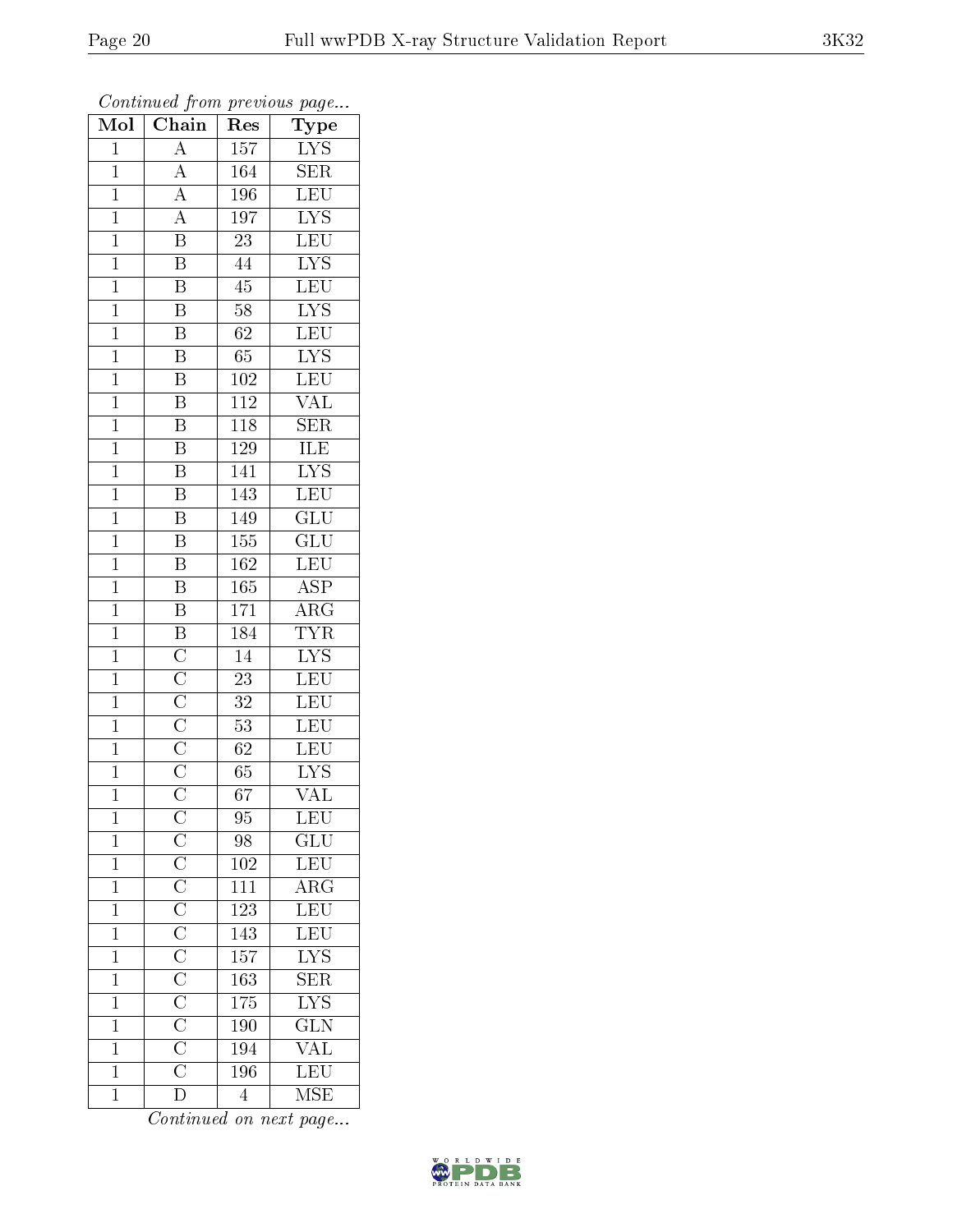| Mol            | $\overline{\text{Chain}}$ | Res              | $r \sim 3$<br>Type      |
|----------------|---------------------------|------------------|-------------------------|
| $\mathbf 1$    | $\mathbf D$               | 23               | LEU                     |
| $\overline{1}$ | $\overline{\rm D}$        | 45               | <b>LEU</b>              |
| $\mathbf{1}$   | $\overline{\rm D}$        | $\overline{53}$  | <b>LEU</b>              |
| $\mathbf{1}$   | $\overline{\rm D}$        | 60               | ILE                     |
| $\mathbf{1}$   | $\overline{\rm D}$        | $\overline{65}$  | $\overline{\text{LYS}}$ |
| $\mathbf 1$    | $\overline{\mathrm{D}}$   | 95               | LEU                     |
| $\mathbf 1$    | $\overline{\rm D}$        | 102              | LEU                     |
| $\mathbf 1$    | $\overline{D}$            | 114              | $\overline{\text{LYS}}$ |
| $\mathbf{1}$   | $\overline{D}$            | 115              | LEU                     |
| $\mathbf 1$    | $\overline{\rm D}$        | 123              | <b>LEU</b>              |
| $\mathbf{1}$   | $\overline{D}$            | 155              | $\overline{{\rm GLU}}$  |
| $\overline{1}$ | $\overline{\rm D}$        | 183              | $\overline{\text{LYS}}$ |
| $\mathbf{1}$   | $\overline{D}$            | 187              | $\overline{\text{GLU}}$ |
| $\mathbf{1}$   | $\overline{\rm D}$        | 189              | $\overline{\text{LYS}}$ |
| $\overline{1}$ | $\overline{\rm D}$        | 196              | LEU                     |
| $\mathbf{1}$   | $\mathbf E$               | $\boldsymbol{9}$ | <b>LEU</b>              |
| $\overline{1}$ | $\overline{\mathrm{E}}$   | $\overline{14}$  | $\overline{\text{LYS}}$ |
| $\mathbf{1}$   | E                         | $2\overline{3}$  | <b>LEU</b>              |
| $\mathbf{1}$   | E                         | 32               | LEU                     |
| $\mathbf 1$    | $\overline{\mathrm{E}}$   | 49               | <b>THR</b>              |
| $\mathbf{1}$   | $\overline{\mathrm{E}}$   | 53               | <b>LEU</b>              |
| $\overline{1}$ | $\overline{E}$            | 59               | $\overline{\text{VAL}}$ |
| $\mathbf 1$    | $\overline{\mathrm{E}}$   | 62               | $\overline{\text{LEU}}$ |
| $\mathbf{1}$   | $\overline{\mathrm{E}}$   | 102              | LEU                     |
| $\mathbf{1}$   | $\overline{\mathrm{E}}$   | 110              | $\overline{\text{ASP}}$ |
| $\mathbf 1$    | $\overline{\mathrm{E}}$   | 111              | $\rm{ARG}$              |
| $\mathbf 1$    | E                         | 123              | $\overline{\text{LEU}}$ |
| $\mathbf 1$    | $\overline{\mathrm{E}}$   | 141              | <b>LYS</b>              |
| $\overline{1}$ | $\overline{\mathrm{E}}$   | $\overline{142}$ | <b>THR</b>              |
| 1              | E                         | 143              | LEU                     |
| $\mathbf 1$    | $\overline{E}$            | 155              | $\overline{\text{GLU}}$ |
| $\mathbf{1}$   | $\overline{E}$            | 163              | SER                     |
| $\mathbf{1}$   | $\overline{\mathrm{E}}$   | $\overline{187}$ | GLU                     |
| $\overline{1}$ | $\overline{E}$            | 190              | $\overline{\text{GLN}}$ |
| $\mathbf{1}$   | $\overline{E}$            | 191              | <b>THR</b>              |
| $\overline{1}$ | $\overline{E}$            | 194              | $\overline{\text{VAL}}$ |
| $\mathbf 1$    | $\overline{E}$            | 196              | $\overline{\text{LEU}}$ |
| $\mathbf 1$    | $\overline{\mathrm{F}}$   | $\overline{4}$   | <b>MSE</b>              |
| $\mathbf 1$    | $\overline{F}$            | 32               | $\overline{\text{LEU}}$ |
| $\mathbf 1$    | $\overline{\mathrm{F}}$   | 44               | <b>LYS</b>              |
| $\mathbf 1$    | $\overline{\mathrm{F}}$   | 59               | $\overline{\text{VAL}}$ |
| $\mathbf 1$    | $\overline{\mathrm{F}}$   | 107              | ARG                     |

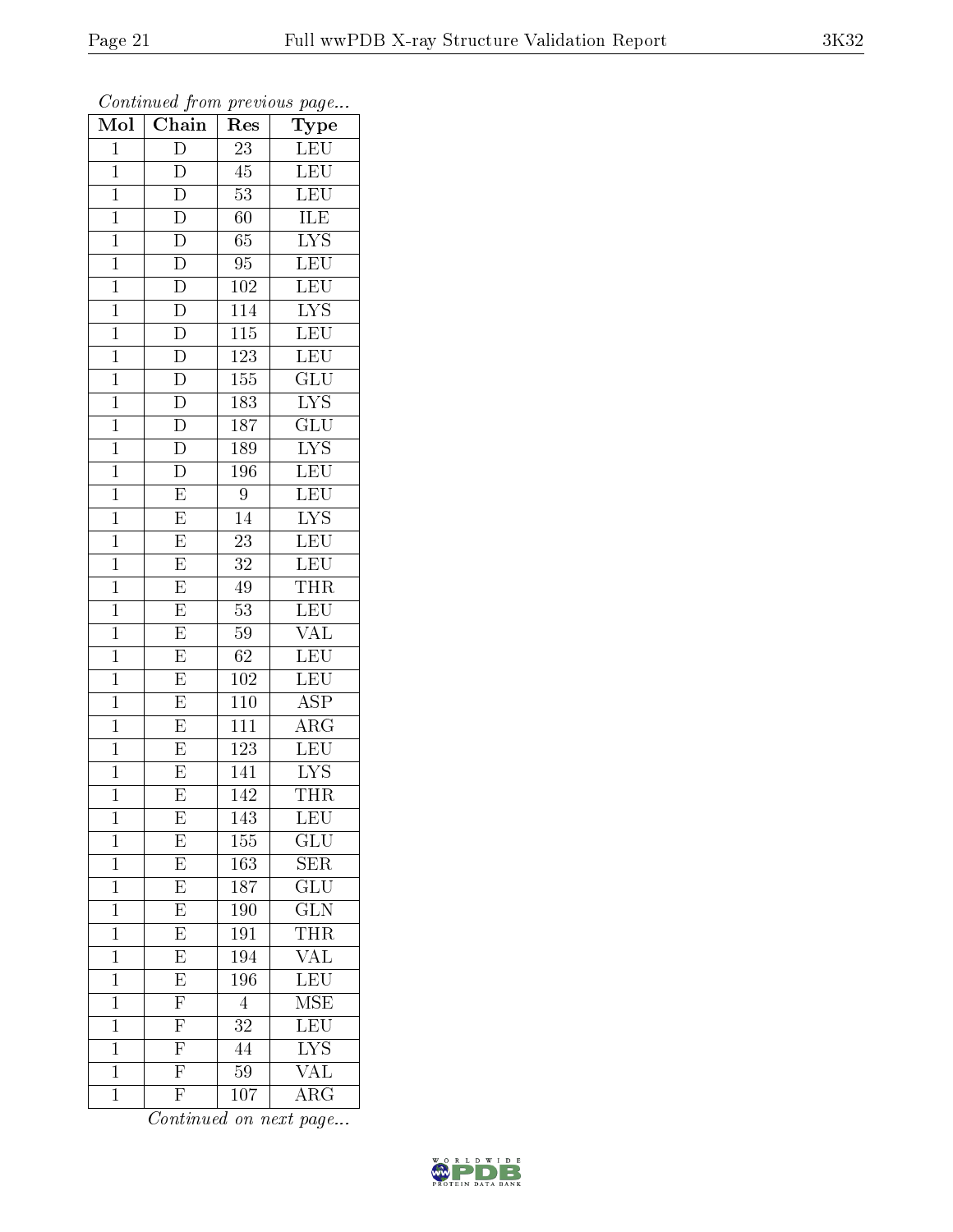| Mol          | Chain                   | Res | Type                 |
|--------------|-------------------------|-----|----------------------|
| 1            | $\mathbf{F}$            | 123 | <b>LEU</b>           |
| $\mathbf 1$  | $\overline{\mathrm{F}}$ | 125 | MSE                  |
| $\mathbf{1}$ | $\overline{\mathrm{F}}$ | 127 | <b>LYS</b>           |
| $\mathbf 1$  | $\overline{\mathrm{F}}$ | 132 | <b>ILE</b>           |
| $\mathbf 1$  | $\overline{\mathrm{F}}$ | 141 | <b>LYS</b>           |
| $\mathbf{1}$ | $\overline{\mathrm{F}}$ | 142 | THR                  |
| $\mathbf 1$  | $\overline{\mathrm{F}}$ | 143 | <b>LEU</b>           |
| $\mathbf{1}$ | $\overline{\mathrm{F}}$ | 155 | GLU                  |
| $\mathbf{1}$ | $\overline{\mathrm{F}}$ | 156 | ILE                  |
| $\mathbf 1$  | $\overline{\mathrm{F}}$ | 157 | <b>LYS</b>           |
| $\mathbf{1}$ | $\overline{\mathrm{F}}$ | 171 | ARG                  |
| $\mathbf{1}$ | $\overline{\mathrm{F}}$ | 184 | <b>TYR</b>           |
| $\mathbf 1$  | $\overline{\mathrm{F}}$ | 190 | <b>GLN</b>           |
| $\mathbf{1}$ | $\overline{\mathrm{F}}$ | 191 | <b>THR</b>           |
| $\mathbf 1$  | $\overline{F}$          | 194 | <b>VAL</b>           |
| 1            | F                       | 199 | $\operatorname{GLU}$ |

Some sidechains can be flipped to improve hydrogen bonding and reduce clashes. All (13) such sidechains are listed below:

| Mol            | Chain          | Res | <b>Type</b>  |
|----------------|----------------|-----|--------------|
| 1              | А              | 77  | HIS          |
| $\mathbf{1}$   | А              | 130 | GLN          |
| 1              | А              | 190 | GLN          |
| 1              | В              | 57  | HIS          |
| $\mathbf{1}$   | В              | 121 | <b>GLN</b>   |
| 1              | В              | 130 | <b>GLN</b>   |
| 1              | В              | 190 | <b>GLN</b>   |
| $\mathbf{1}$   | C              | 29  | <b>ASN</b>   |
| 1              | $\overline{C}$ | 57  | HIS          |
| $\mathbf{1}$   | $\overline{C}$ | 130 | GLN          |
| $\overline{1}$ | Ð              | 130 | $_{\rm GLN}$ |
| 1              | E              | 188 | HIS          |
| 1              | F              | 77  | HIS          |

#### 5.3.3 RNA (i)

There are no RNA molecules in this entry.

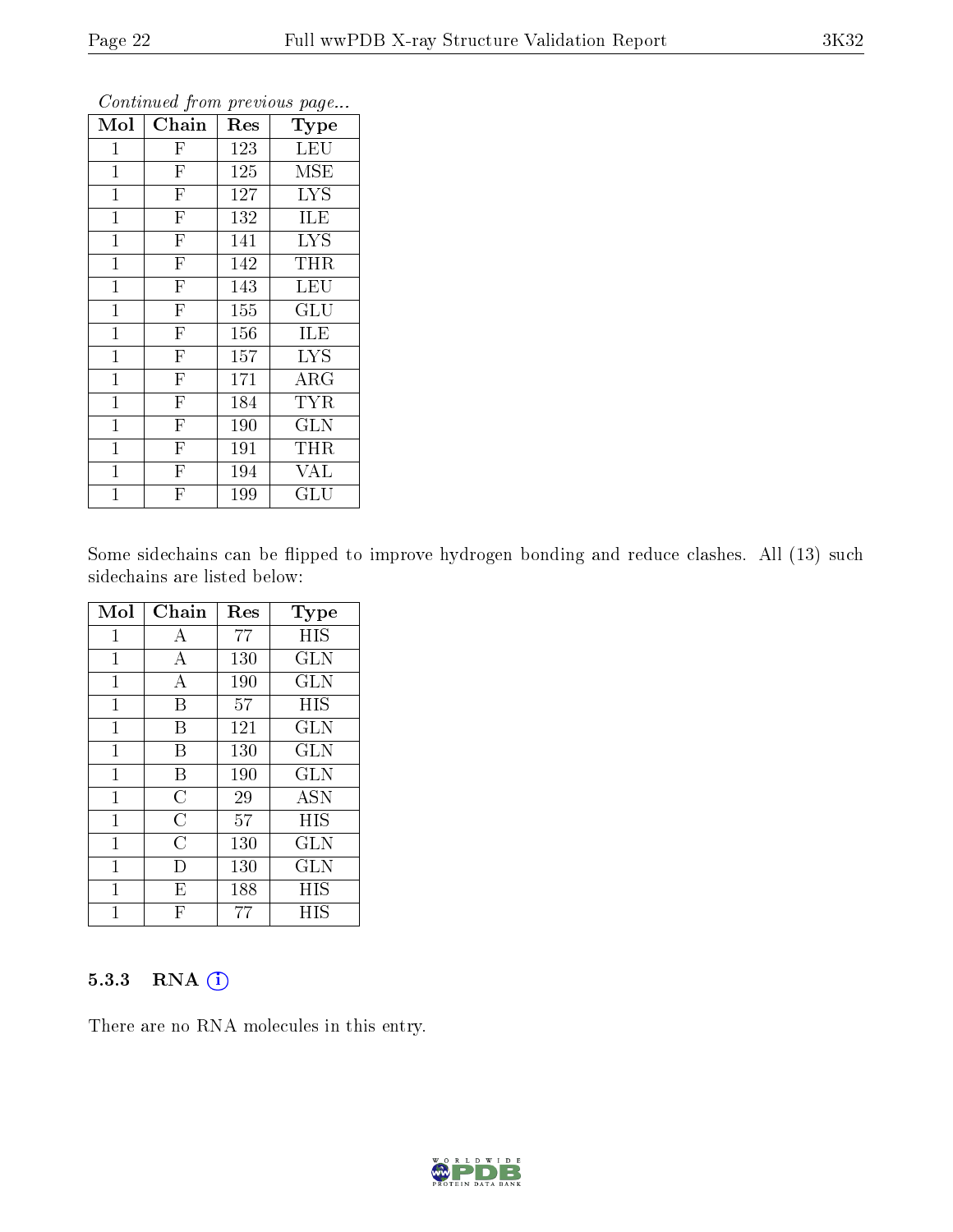#### 5.4 Non-standard residues in protein, DNA, RNA chains (i)

There are no non-standard protein/DNA/RNA residues in this entry.

#### 5.5 Carbohydrates  $(i)$

There are no carbohydrates in this entry.

#### 5.6 Ligand geometry  $(i)$

4 ligands are modelled in this entry.

In the following table, the Counts columns list the number of bonds (or angles) for which Mogul statistics could be retrieved, the number of bonds (or angles) that are observed in the model and the number of bonds (or angles) that are defined in the Chemical Component Dictionary. The Link column lists molecule types, if any, to which the group is linked. The Z score for a bond length (or angle) is the number of standard deviations the observed value is removed from the expected value. A bond length (or angle) with  $|Z| > 2$  is considered an outlier worth inspection. RMSZ is the root-mean-square of all Z scores of the bond lengths (or angles).

| Mol            | $\operatorname{Res}$<br>Chain |   | Link | Bond lengths                 |        |             | Bond angles |        |      |     |
|----------------|-------------------------------|---|------|------------------------------|--------|-------------|-------------|--------|------|-----|
|                | Type                          |   |      |                              | Counts | <b>RMSZ</b> | # $ Z  > 2$ | Counts | RMSZ | # Z |
| റ              | GOL                           |   | 201  | $\qquad \qquad \blacksquare$ | 5,5,5  | 0.49        |             | 5,5,5  | 0.23 |     |
| $\overline{2}$ | $\rm GOL$                     |   | 201  | $\overline{\phantom{a}}$     | 5,5,5  | 0.44        |             | 5.5,5  | 0.43 |     |
| $\overline{2}$ | GOL                           | Е | 201  | $\qquad \qquad$              | 5,5,5  | 0.32        |             | 5,5,5  | 0.45 |     |
| ച              | GOL                           |   | 201  | $\blacksquare$               | 5,5,5  | 0.45        |             | 5,5,5  | 0.31 |     |

In the following table, the Chirals column lists the number of chiral outliers, the number of chiral centers analysed, the number of these observed in the model and the number defined in the Chemical Component Dictionary. Similar counts are reported in the Torsion and Rings columns. '-' means no outliers of that kind were identified.

| Mol            | Type | Chain  | Res | $Link \,  $ Chirals | <b>Torsions</b>           | Rings |
|----------------|------|--------|-----|---------------------|---------------------------|-------|
| $\mathcal{D}$  | GOL  |        | 201 |                     | $\lfloor 2/4/4/4 \rfloor$ |       |
| $\overline{2}$ | GOL  | $\cap$ | 201 |                     | 3/4/4/4                   |       |
| $\mathcal{P}$  | GOL  | E.     | 201 |                     | 4/4/4/4                   |       |
| ച              | GOL  |        | 201 |                     |                           |       |

There are no bond length outliers.

There are no bond angle outliers.

There are no chirality outliers.

All (9) torsion outliers are listed below:

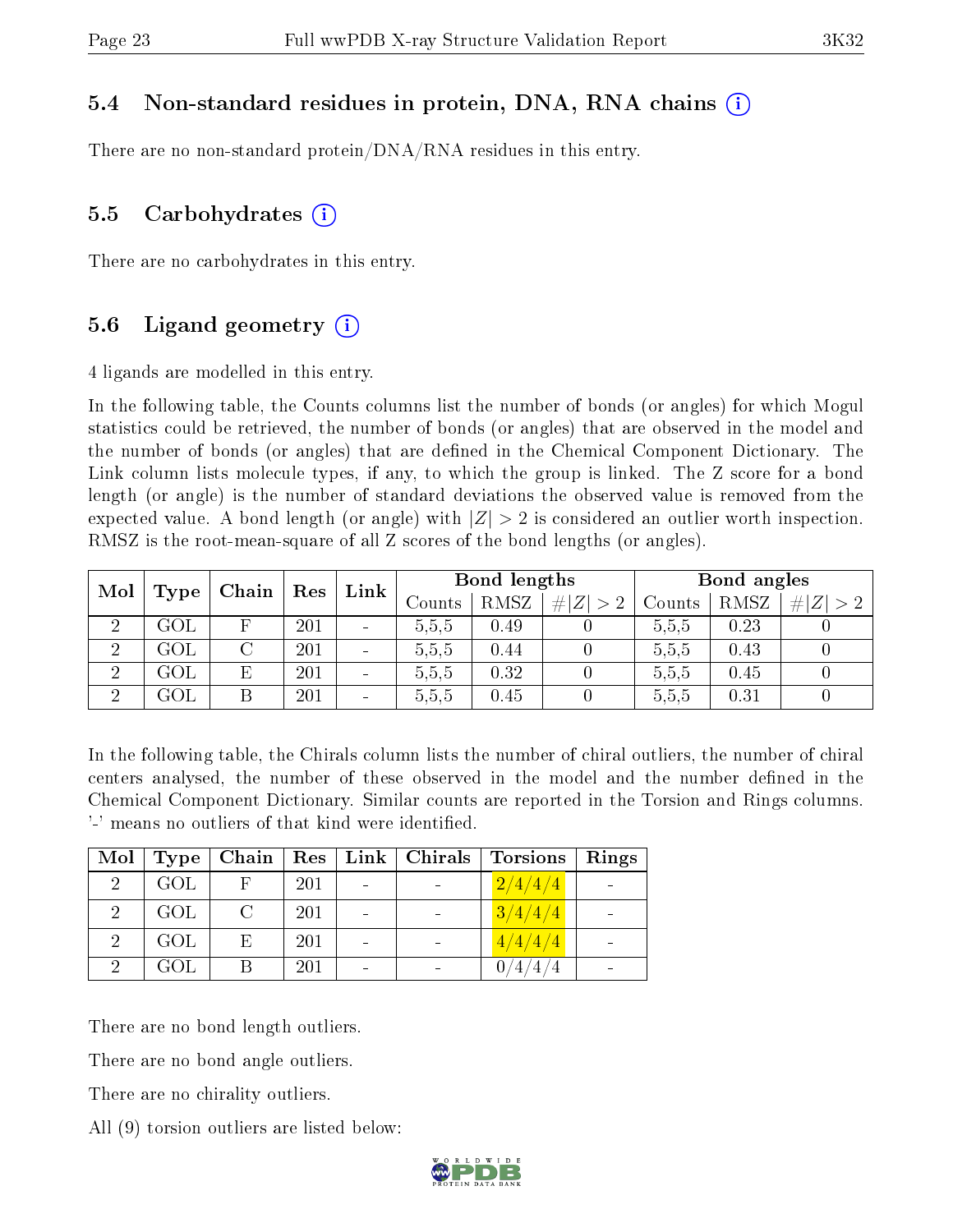| Mol            | Chain | $\operatorname{Res}% \left( \mathcal{N}\right) \equiv\operatorname{Res}(\mathcal{N}_{0},\mathcal{N}_{0})$ | Type | Atoms                                                          |
|----------------|-------|-----------------------------------------------------------------------------------------------------------|------|----------------------------------------------------------------|
| 2              | F     | 201                                                                                                       | GOL  | $O1-C1-C2-C3$                                                  |
| 2              | C     | 201                                                                                                       | GOL  | O1-C1-C2-C3                                                    |
| $\overline{2}$ | E,    | 201                                                                                                       | GOL  | O1-C1-C2-C3                                                    |
| 2              | E     | 201                                                                                                       | GOL  | C1 C2 C3 O3                                                    |
| $\overline{2}$ | С     | 201                                                                                                       | GOL  | O1-C1-C2-O2                                                    |
| 2              | E,    | 201                                                                                                       | GOL  | O <sub>2</sub> -C <sub>2</sub> -C <sub>3</sub> -O <sub>3</sub> |
| 2              | E,    | 201                                                                                                       | GOL  | O1-C1-C2-O2                                                    |
| $\overline{2}$ | F     | 201                                                                                                       | GOL  | O1-C1-C2-O2                                                    |
| 2              | C     | 201                                                                                                       | GOL  | O <sub>2</sub> -C <sub>2</sub> -C <sub>3</sub> -O <sub>3</sub> |

There are no ring outliers.

4 monomers are involved in 12 short contacts:

|  |     |      | Mol   Chain   Res   Type   Clashes   Symm-Clashes |
|--|-----|------|---------------------------------------------------|
|  | 201 | GOL. |                                                   |
|  | 201 | GOL. |                                                   |
|  | 201 | GOL  |                                                   |
|  | 201 |      |                                                   |

## 5.7 [O](https://www.wwpdb.org/validation/2017/XrayValidationReportHelp#nonstandard_residues_and_ligands)ther polymers (i)

There are no such residues in this entry.

## 5.8 Polymer linkage issues (i)

There are no chain breaks in this entry.

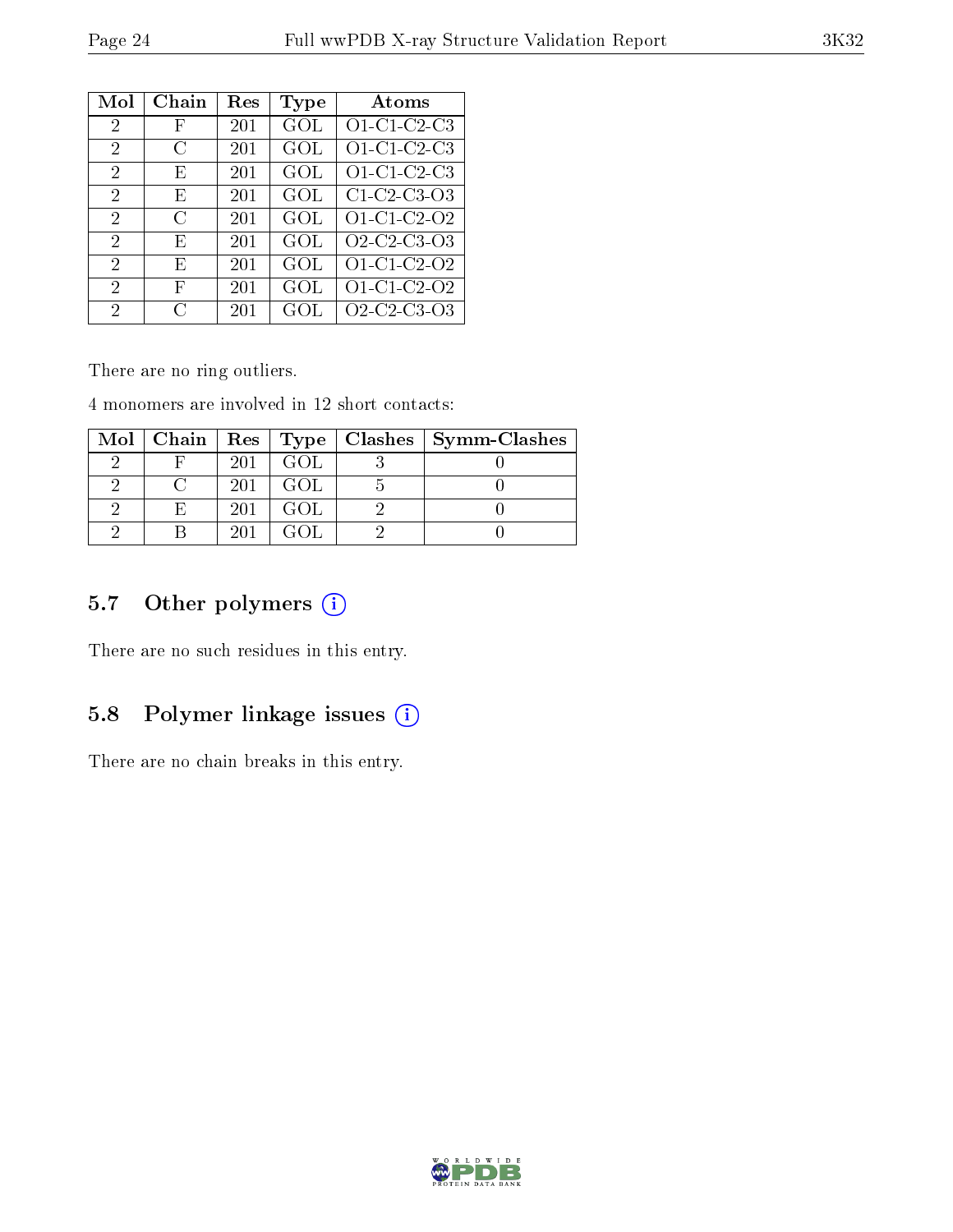## 6 Fit of model and data  $(i)$

## 6.1 Protein, DNA and RNA chains  $(i)$

In the following table, the column labelled  $#RSRZ> 2'$  contains the number (and percentage) of RSRZ outliers, followed by percent RSRZ outliers for the chain as percentile scores relative to all X-ray entries and entries of similar resolution. The OWAB column contains the minimum, median,  $95<sup>th</sup>$  percentile and maximum values of the occupancy-weighted average B-factor per residue. The column labelled ' $Q< 0.9$ ' lists the number of (and percentage) of residues with an average occupancy less than 0.9.

| Mol          | Chain         | Analysed          | $<$ RSRZ $>$ | $\#\text{RSRZ}\text{>2}$            | $OWAB(A^2)$     | $\rm Q\textcolor{black}{<}0.9$ |
|--------------|---------------|-------------------|--------------|-------------------------------------|-----------------|--------------------------------|
| $\mathbf{1}$ | $\mathbf{A}$  | $187/203$ (92%)   | $-0.58$      | $3(1\%)$<br>74<br>72                | 19, 35, 73, 104 |                                |
|              | B             | $192/203(94\%)$   | $-0.57$      | $1(0\%)$<br>91<br>91                | 18, 36, 76, 135 | $\Omega$                       |
|              | $\mathcal{C}$ | $191/203(94\%)$   | $-0.67$      | $2(1\%)$ 82<br>84                   | 15, 32, 63, 107 |                                |
|              | D             | $187/203$ (92%)   | $-0.62$      | $2(1\%)$<br>82<br>80 <sup>°</sup>   | 21, 36, 73, 112 |                                |
| $\mathbf{1}$ | E             | $187/203$ (92%)   | $-0.54$      | $1(0\%)$<br>91<br> 91               | 24, 41, 80, 97  |                                |
|              | $_{\rm F}$    | $189/203(93\%)$   | $-0.57$      | 100<br><b>100</b><br>$\overline{0}$ | 26, 41, 81, 122 | $\cup$                         |
| All          | All           | $1133/1218$ (93%) | $-0.59$      | $9(0\%)$<br>86<br>87                | 15, 37, 76, 135 |                                |

All (9) RSRZ outliers are listed below:

| Mol | Chain  | Res | Type       | <b>RSRZ</b> |
|-----|--------|-----|------------|-------------|
| 1   | А      | 3   | LEU        | 7.1         |
| 1   | В      | 158 | <b>SER</b> | 4.8         |
| 1   | C      | 3   | LEU        | 2.7         |
| 1   | А      | 157 | <b>LYS</b> | 2.3         |
| 1   | C      | 200 | ILE        | 2.3         |
| 1   |        | 155 | GLU        | 2.3         |
| 1   | А      | 190 | <b>GLN</b> | 2.1         |
| 1   | $\Box$ | 200 | ILE        | $2.0\,$     |
|     | F.     | 155 | GLU        | $2.0\,$     |

## 6.2 Non-standard residues in protein, DNA, RNA chains  $(i)$

There are no non-standard protein/DNA/RNA residues in this entry.

#### 6.3 Carbohydrates (i)

There are no carbohydrates in this entry.